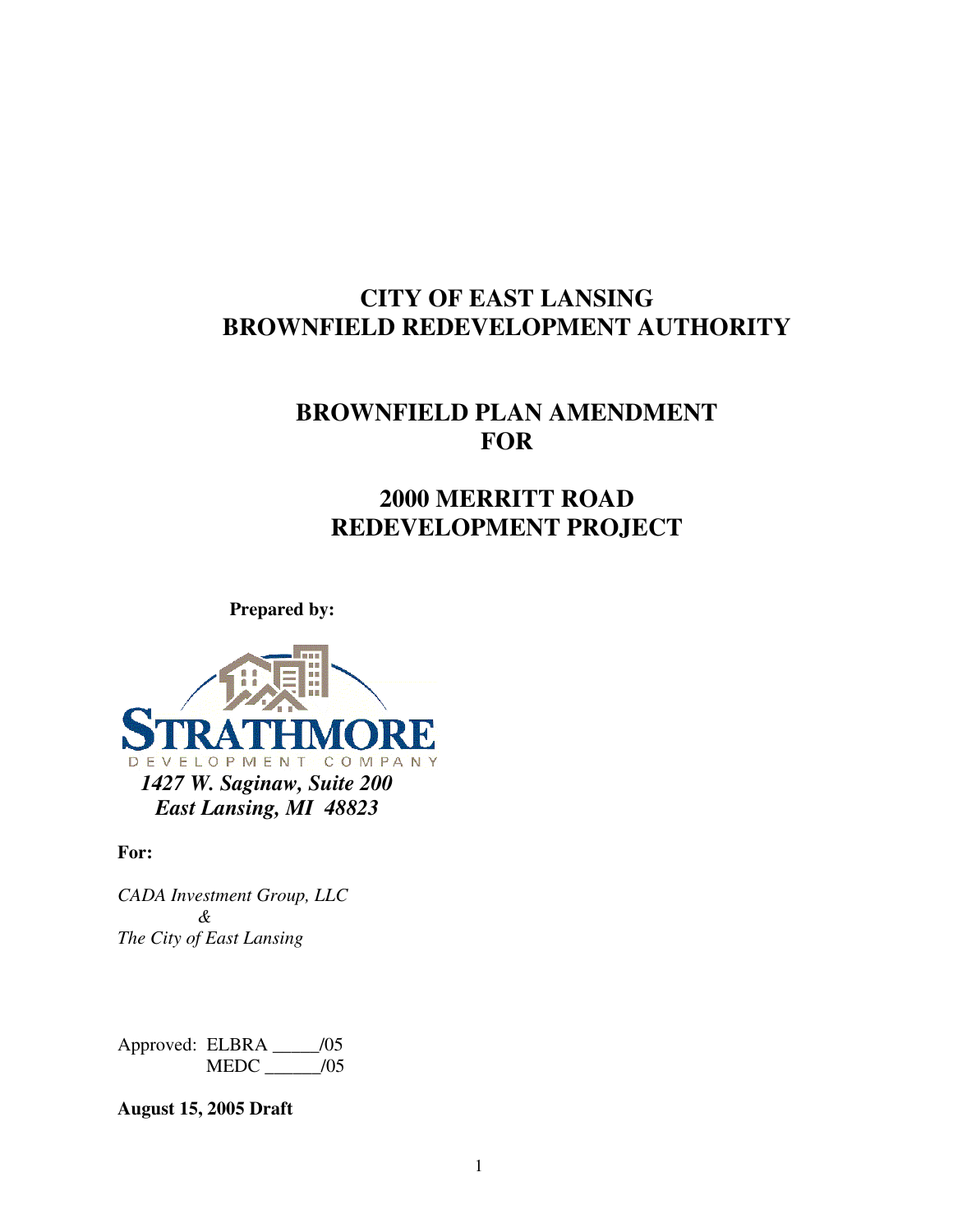## **TABLE OF CONTENTS**

|           |                                                                           | $\overline{4}$ |
|-----------|---------------------------------------------------------------------------|----------------|
|           | THE 2000 MERRITT ROAD BROWNFIELD PROJECT                                  |                |
|           |                                                                           | 5              |
|           |                                                                           | 5              |
|           |                                                                           | 6              |
| A.        | Description of Costs to Be Paid for With Tax Increment Revenues           | 6              |
| <b>B.</b> | Estimate of Captured Taxable Value and Tax Increment                      | 6              |
| C.        | Method of Financing and Description of Advances by the Municipality       | 6              |
| D.        | Maximum Amount of Note or Bonded Indebtedness                             | 6              |
| E.        |                                                                           | $\tau$         |
| F.        | Estimated Impact of Tax Increment Financing on Revenues                   | $\overline{7}$ |
| G.        | Legal Description, Property Map, Statement of Qualifying                  | $\tau$         |
| H.        | Estimates of Residents and Displacement of Families                       | $\overline{7}$ |
| I.        |                                                                           | $\tau$         |
| J.        |                                                                           | $\overline{7}$ |
| K.        | Strategy for Compliance with Michigan's Relocation Assistance Law         | $\overline{7}$ |
| L.        | Description of Proposed Use of Local Site Remediation Revolving Fund      | $\tau$         |
| M.        | Other Material that the Authority or Governing Body Considers Pertinent 7 |                |
|           |                                                                           |                |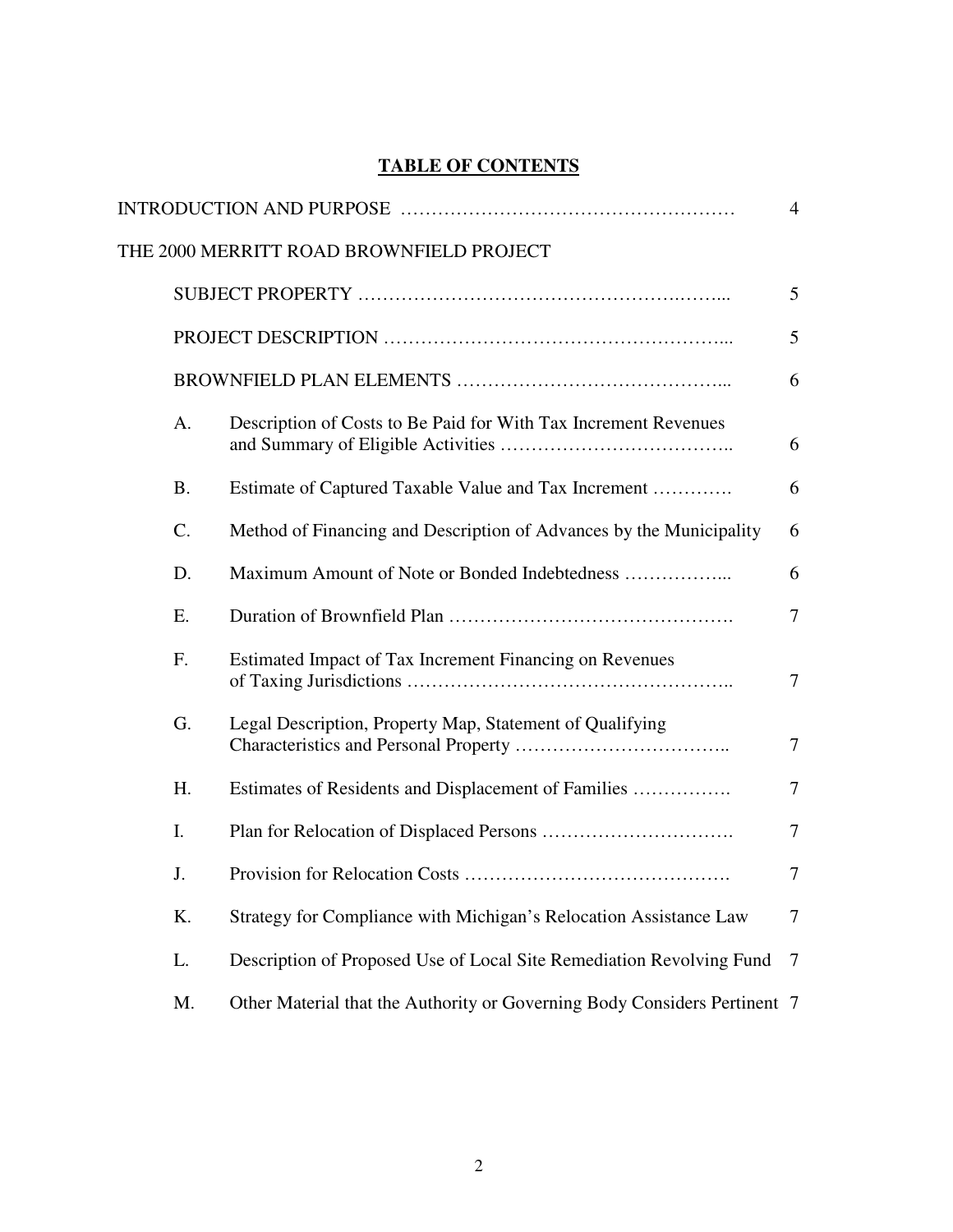## **LIST OF EXHIBITS**

- A. Legal Description
- B. Map of Project Property
- C. Eligible Activities Expenditure Table
- D. Estimate of Captured Taxable Values and Tax Increment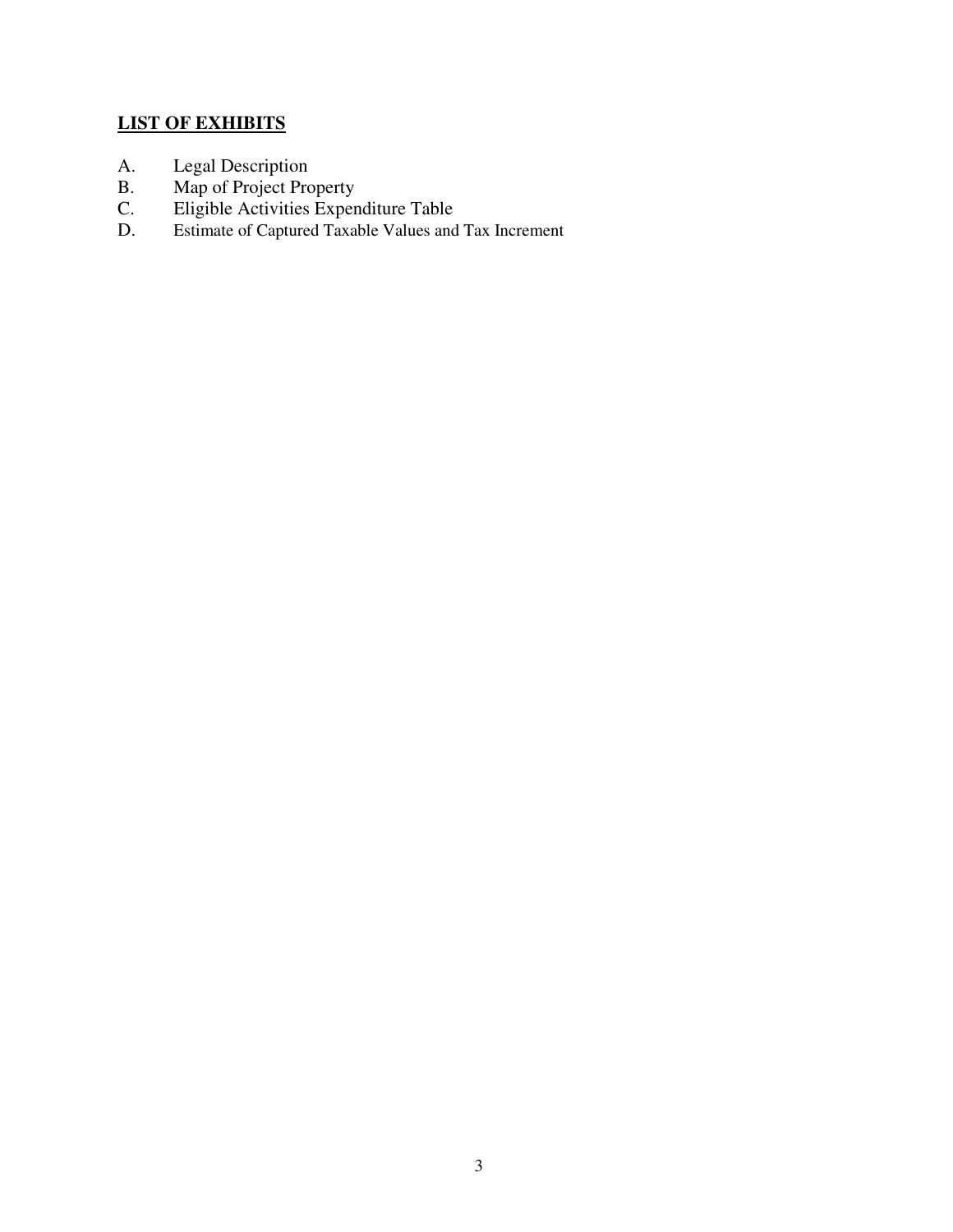#### **INTRODUCTION AND PURPOSE**

The East Lansing City Council established the City of East Lansing Brownfield Redevelopment Authority and designated the boundaries of the Brownfield Authority by adoption of a resolution on August 15, 2000, pursuant to the Brownfield Redevelopment Financing Act, Michigan Public Act (PA) 381 of 1996, as amended. The resolution was filed with the Michigan Department of State, Office of the Great Seal, on August 21, 2000.

The purpose of this plan amendment, to be implemented by the City of East Lansing Brownfield Redevelopment Authority, is to satisfy the requirements for a Brownfield Plan as specified in PA 381 of the Public Acts of 1996, as amended, Michigan Compiled Laws (MCL) 125.2651, et seq., which is known as the "Brownfield Redevelopment Financing Act."

The City of East Lansing Brownfield Redevelopment Authority proposes to implement this plan amendment in an effort to promote economic development and redevelopment within the City.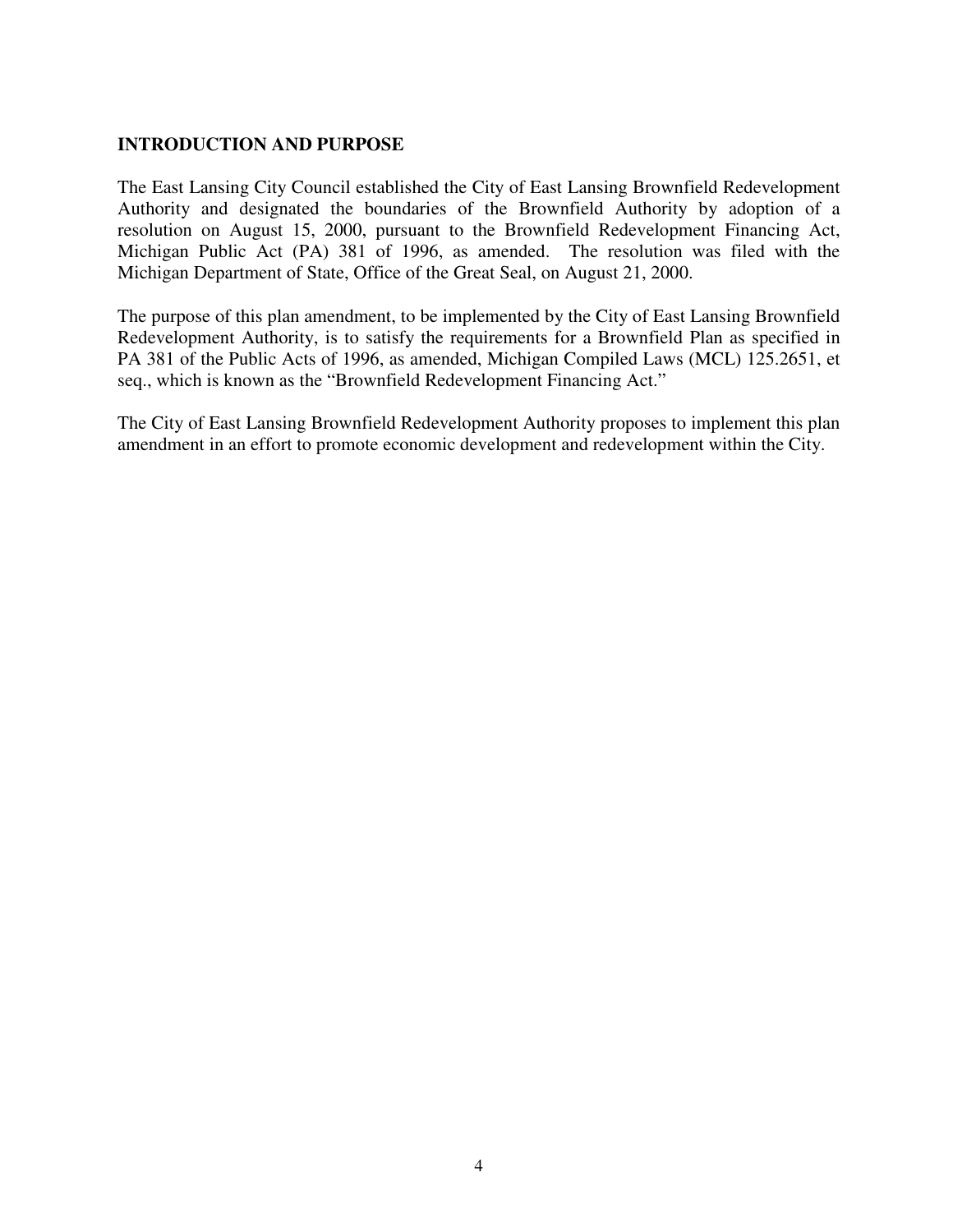#### **THE MERRITT ROAD BROWNFIELD PROJECT**

The property consists of one parcel that has an area of approximately 21.24 acres, located on the south side of Merritt Road, west of Park Lake Road, and north of Haslett Road. The southern 10.7 acres of the property consists of a conservation easement. The northern 10.6 acres is triangular in shape, and contains a main Office and Maintenance Garage for the East Lansing Department of Public Works (DPW), as well as several support buildings, consisting of a salt barn, two vehicle storage sheds, two supply storage sheds, and an evidence storage building near a vehicle impoundment yard. The legal description is attached hereto as Exhibit A, and a map of the subject property is attached as Exhibit B.

The property has been utilized as a fueling, automotive maintenance, road salt storage, vehicle impound lot, and road construction debris storage facility by the City of East Lansing DPW from at least 1964 until the present. There are currently seven underground storage tanks (USTs) in the ground (three gasoline, two diesel, one waste oil, and one fuel oil). No investigation of the gasoline or diesel USTs has been completed since their installation in 1976. A pump island with two fuel dispensers is associated with the gasoline USTs. The leak detection monitoring system indicates that two of the USTs have "failed", and it is possible that a release (i.e. leak, spill, overfill) has occurred from the UST system. A 500-gallon used oil AST is located on the south side of the main building, which is not in secondary containment and has staining beneath the tank on asphalt. There are six in-ground hydraulic hoists.

For over 25 years road salt was stored outside in an uncovered, unpaved area. Runoff from the salt piles has resulted in extensive salt brine contamination of the soil and shallow perched groundwater.

Concentrations of VOCs, PNAs, metals, and chloride, exceeding the Part 201 Residential, Commercial, and Industrial cleanup criteria have been identified in soil and groundwater samples collected from the property. Therefore, the property is a "facility" in accordance with Part 201. Based on the location of identified contaminant concentrations and the contaminants identified (i.e. petroleum range VOCs, metals, and chloride), it is not likely that the identified contamination can be attributed to migration from an off-site source.

As a facility, the proposed owner of the site has due care obligations to prevent the exacerbation of and unacceptable exposure to existing contamination. High levels of salt brine contamination exist above Part 201 Residential Direct Contact Criteria. The proposed owner of the subject site will not exacerbate contamination by changing the facility conditions in a manner that would increase the response activity costs for the responsible party. If construction or excavation activities do occur in the future, an environmental professional will be present.

The known soil and groundwater contamination on the property makes beneficial use of the property cost prohibitive.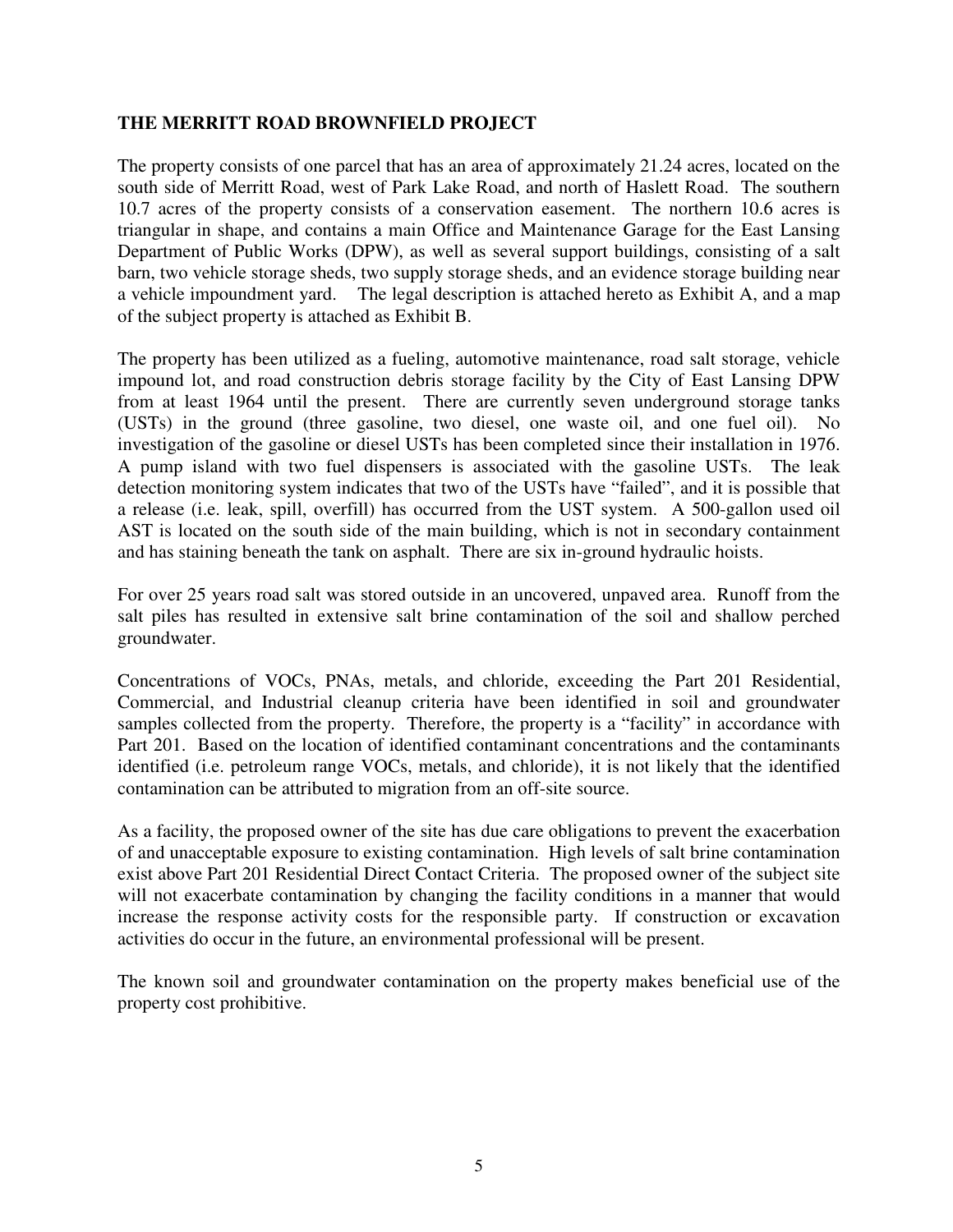#### **PROJECT DESCRIPTION**

CADA Investment Group, L.L.C., intends to complete contaminated soil remediation, installation of a groundwater interceptor trench to recover shallow groundwater that is highly contaminated with salt brine, offsite disposal of the contaminated groundwater, long term monitoring of the groundwater and site restoration, and redevelop the property as a mixed use project containing a retirement facility, medical office, office and retail. The total estimated cost of the project will be \$24,980,300.00, including brownfield and interest expenses.

#### **BROWNFIELD PLAN ELEMENTS**

#### **A. Description of Costs to Be Paid for With Tax Increment Revenues and Summary of Eligible Activities.**

CADA Investment Group, LLC is requesting reimbursement for eligible activities under this plan as presented in Exhibit C. Therefore, it is the intent of the City of East Lansing Brownfield Redevelopment Authority to use Brownfield Authority tax increment financing for this project.

An Act 381 Work Plan, will be prepared to determine eligible activities. Because the Property is located in a qualified local governmental or core community (East Lansing), these activities can be recovered through the use of Brownfield Tax Increment Financing (TIF). The work plan will include all additional activities associated with the excavation of the site, site preparation, and infrastructure improvements that directly benefit the eligible property.

Attached hereto as Exhibit C is a delineation of the costs that will be incurred to remediate this contaminated site and other eligible expenses. Interest will be captured subject to the extent allowed by law. All activities are intended to be "eligible activities" under Act 381, as amended.

Applicant intends to seek single business tax credits for this project.

#### B. **Estimate of Captured Taxable Values and Tax Increment**.

See attached schedule in Exhibit D, which includes both real and personal property tax capture. It is the intention of the Authority to collect only so much tax increment financing as is required to pay all obligations of the Authority as incurred and approved pursuant to this Plan.

#### **C. Method of Financing and Description of Advances by Municipality.**

No advances have been or shall be made by the City of East Lansing or its Authority for the costs of eligible activities under this Plan.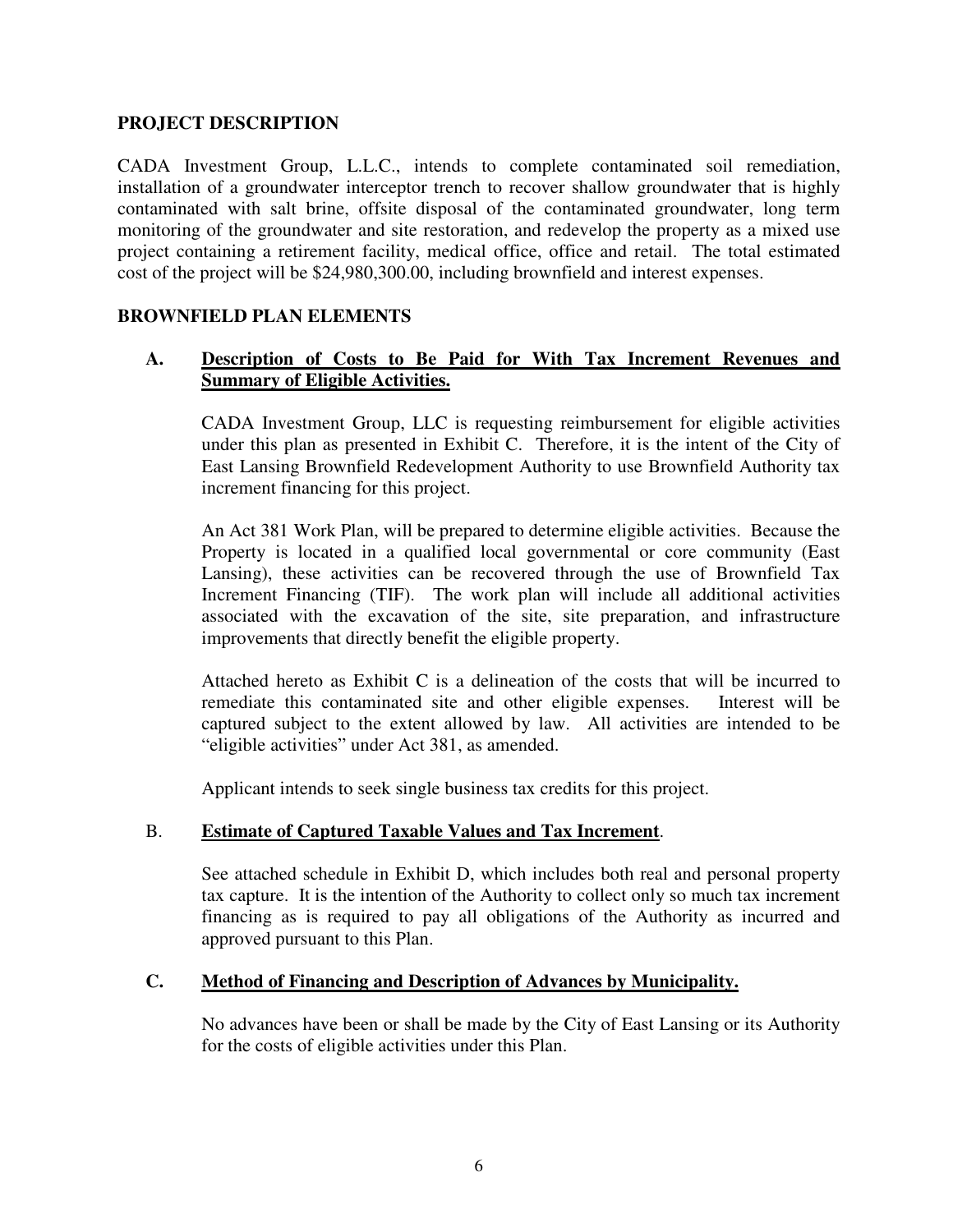#### **D. Maximum Amount of Note or Bonded Indebtedness.**

The City of East Lansing or its Authority is considering the issuance of bonds to finance the eligible expenses and will be limited to that amount necessary to finance the eligible expenses.

#### E. **Duration of Brownfield Plan**.

The City of East Lansing Brownfield Plan will remain in effect for as many years as is required to fully address all eligible project issues or thirty years, whichever is less.

#### F. **Estimated Impact of Tax Increment Financing on Revenues of Taxing Jurisdictions**

See attached schedule in Exhibit C.

#### G. **Legal Description, Property Map, Statement of Qualifying Characteristics, and Personal Property.**

Attached as Exhibits A and B to this Plan are the Legal Description and Property Maps, respectively. Personal property is included as part of the eligible property.

#### H. **Estimates of Residents and Displacements of Families.**

There are no persons residing on the subject property, and therefore, there are no residents or families to be displaced.

#### I. **Plan for Relocation of Displaced Persons.**

There are no persons displaced by this project, and therefore, no need for a relocation plan.

#### J. **Provision for Relocation Costs.**

There are no persons displaced by this project, and therefore, no need for a report on the provision of relocation costs.

#### K. **Strategy for Compliance with Michigan's Relocation Assistance Law.**

There are no persons displaced by this project, and therefore, no need for compliance with 1972 PA 227, Michigan Relocation Assistance Act.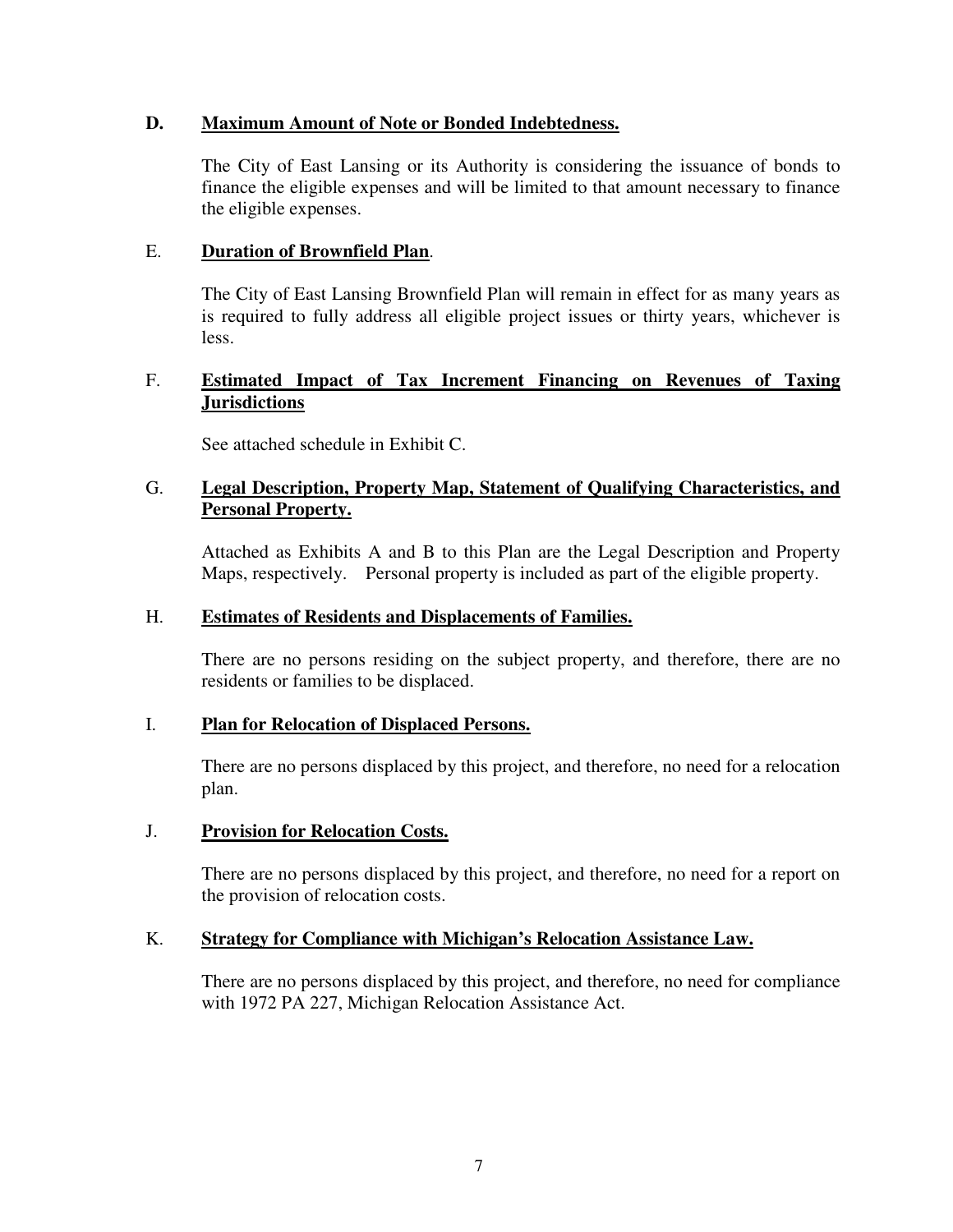### L. **Description of Proposed Use of Local Site Remediation Revolving Fund.**

The City of East Lansing Brownfield Redevelopment Authority will not expend any portion of Local Site Remediation Funds to address eligible expenses on this project.

### M. **Other Material that the Authority or Governing Body Considers Pertinent.**

None.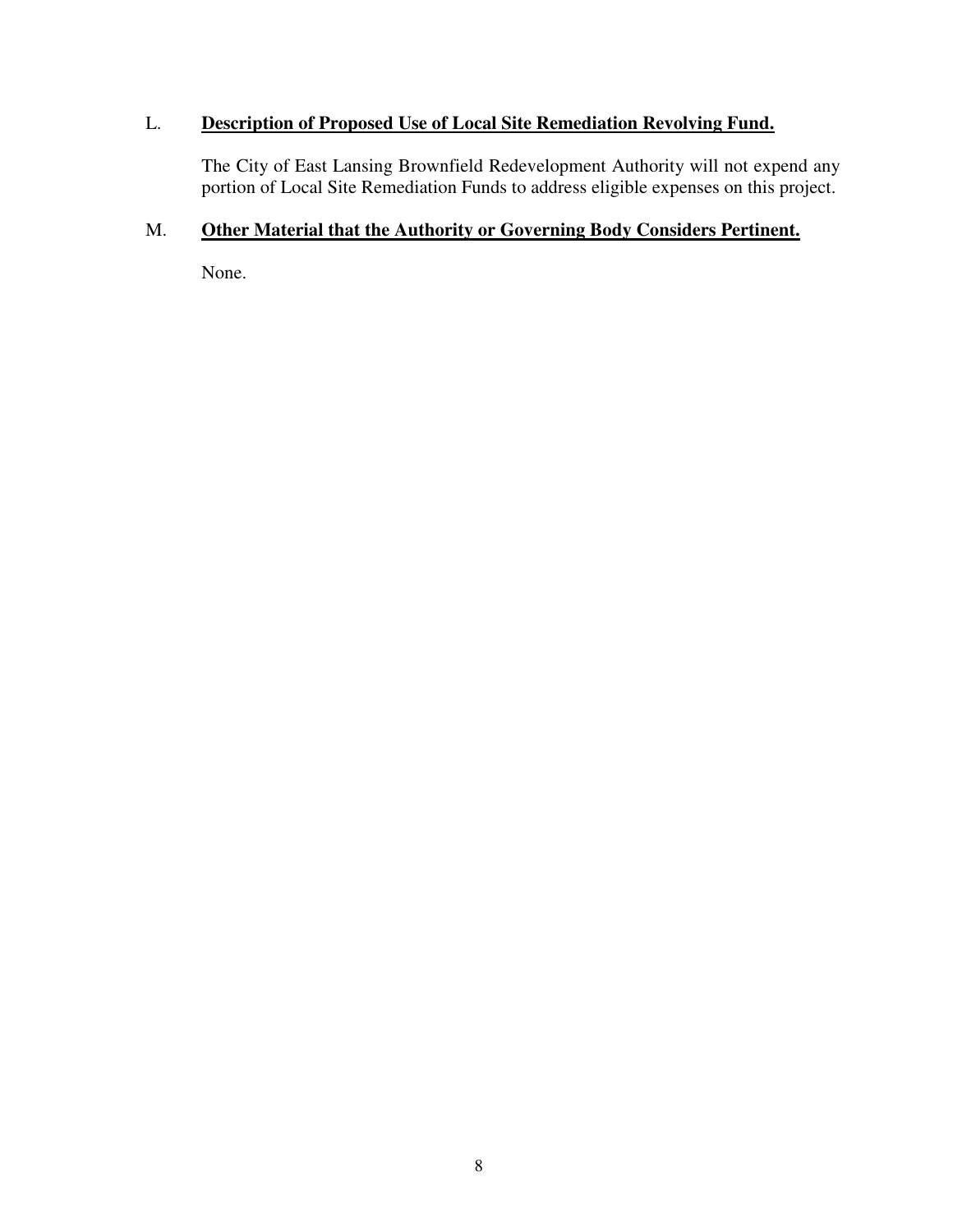### **EXHIBIT A**

#### **LEGAL DESCRIPTION FOR 2000 MERRITT ROAD, EAST LANSING, MI**

Land in the County of Ingham, City of East Lansing, State of Michigan, described as:

PARCEL A: A parcel of land in the East 1/2 of Section 8, T4N, R1W, City of East Lansing, Ingham County, Michigan; the boundary of said parcel described as: Commencing at the East 1/4 corner of said Section 8; thence N89°48'37"W along the East-West 1/4 line of said Section 8 a distance of 1368.92 feet to the centerline of Park Lake Road and the point of beginning of this description; thence S00°18'27"W along said centerline 340.73 feet to the Northerly right of way line of Haslett Road; thence N89°32'43"W along said Northerly right of way line 1046.05 feet; thence N00°18'01"E 272.26 feet to the proposed East bound lane of Old M-78; thence N43°52'14"E along said proposed East bound lane 87.99 feet to said East-West 1/4 line; thence N89°48'37"W along said East-West 1/4 line 165.93 feet to the Northwesterly right of way line of Merritt Road; thence N43°52'14"E along said Northwesterly right of way line 665.81 feet to the East line of the West 39 acres of the West 1/2 of the Northeast 1/4 of said Section 8; thence S00°21'07"W along said East line 174.27 feet to said proposed East bound lane of Old M-78; thence N43°52'14"E along said proposed East bound lane 784.75 feet; thence S44°51'13"E 203.59 feet; thence S00°01'15"E 264.30 feet; thence N89°29'41"W 19.53 feet; thence S00°01'50"W 66.58 feet; thence East 111.39 feet; thence South 105.56 feet; thence East 119.97 feet to the centerline of Park Lake Road; thence S00°18'27"W along said centerline 78.40 feet to the point of beginning; said parcel containing 16.84 acres more or less, including 1.50 acres more or less presently in use for road purposes along Merritt Road; said parcel subject to the right of way for road purposes along Park Lake Road; said parcel subject to all easements and restrictions if any.

PARCEL B: A parcel of land in the East 1/2 of Section 8, T4N, R1W, City of East Lansing, Ingham County, Michigan; the boundary of said parcel described as: Commencing at the East 1/4 corner of said Section 8; thence N89°48'37"W along the East-West 1/4 line of said Section 8 a distance of 1368.92 feet to the centerline of Park Lake Road thence N00°18'27"E along said centerline 78.40 feet to the point of beginning of this description; thence West 119.97 feet; thence North 105.56 feet; thence West 111.39 feet; thence N00°01'50"E 66.58 feet; thence S89°29'41"E 19.53 feet; thence N00°01'15"W 264.30 feet; thence N44°51'13"W 203.59 feet to the Proposed East bound lane of Old M-78; thence N43°52'14"E 440.44 feet; thence N80°43'27"E 55.84 feet to the centerline of Park Lake Road; thence S00°18'27"W along said centerline 907.12 feet to the point of beginning; said parcel containing 4.40 acres more or less; said parcel subject to the right of way for road purposes along Park Lake Road; said parcel subject to all easements and restrictions if any.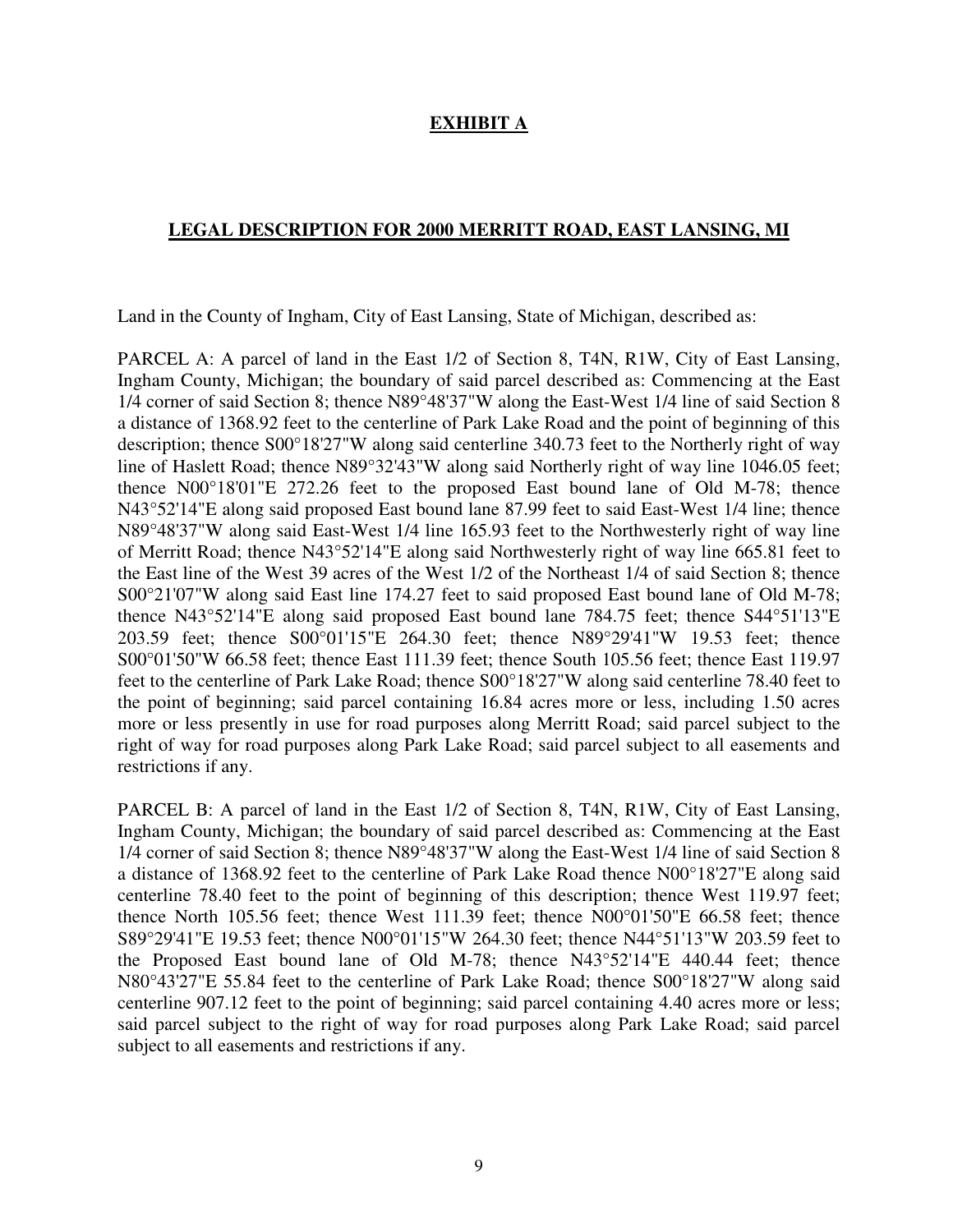### **EXHIBIT B**

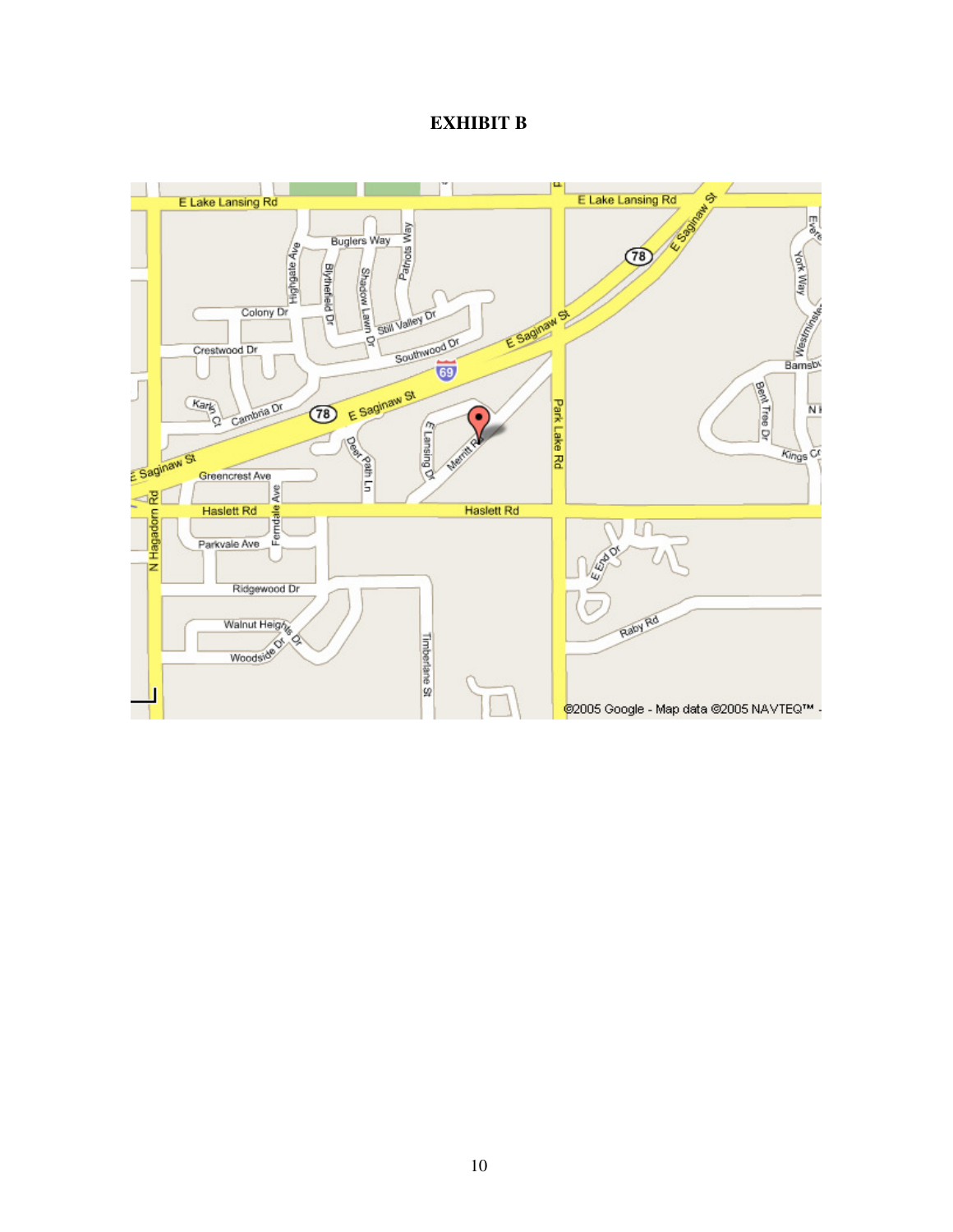#### **TAX CAPTURE ANALYSIS**

|                     |              |                                                 |                                                      |                                                                                                                     |                                                                                         |                                                                                           |                                                                                                       |                                      |                                                   | <b>LOCAL CAPTURE ANALYSIS</b>                                                                     |                                                    |                                                                        |                                                           |                                                                                                                                                     |                                                                                                                |                                                                                                                                         |                                                                                                                                |                                                                                         |
|---------------------|--------------|-------------------------------------------------|------------------------------------------------------|---------------------------------------------------------------------------------------------------------------------|-----------------------------------------------------------------------------------------|-------------------------------------------------------------------------------------------|-------------------------------------------------------------------------------------------------------|--------------------------------------|---------------------------------------------------|---------------------------------------------------------------------------------------------------|----------------------------------------------------|------------------------------------------------------------------------|-----------------------------------------------------------|-----------------------------------------------------------------------------------------------------------------------------------------------------|----------------------------------------------------------------------------------------------------------------|-----------------------------------------------------------------------------------------------------------------------------------------|--------------------------------------------------------------------------------------------------------------------------------|-----------------------------------------------------------------------------------------|
| EAR                 | ATE          | $rac{1}{35}$<br>PROPERTY<br>REAL<br>ELINE<br>ଞ୍ | <b>SEV</b><br><b>REAL PROPERTY</b><br><b>MPROVED</b> | $\frac{8}{2}$<br>FOR<br><b>ABLE</b><br>₹<br>₹<br>CAPTURE<br><b>SEV</b><br>EY<br><b>REAL PROPER<br/>SCHOOL TAX 0</b> | <b>MILLAGE</b><br>PTURE<br>$\mathfrak{S}$<br>TAX<br><b>SCHOOL</b><br>$\overline{\bf 6}$ | TAX<br>SCHOOL<br>$\sum_{i=1}^{n}$<br>PROPERTY<br>봌<br>œ<br>ш<br><b>ANNUAL<br/>CAPTURE</b> | SCHOOL<br>$\frac{8}{2}$<br><b>ERTY</b><br>PROPI<br>₹<br>띭<br><b>UMULATIVE I<br/>AX CAPTURE</b><br>TAX | 噐<br>PROPERTY<br>PERSONAL<br>ASELINE | ≧<br>ø,<br>PROPERTY<br>PERSONAL<br><b>IPROVED</b> | FOR<br><b>AVAILABLE</b><br><b>ERSONAL PROPERTY SEV<br/>ON SCHOOL TAX CAPTURE</b><br>ON SCHOOL TAX | <b>CAPTURE MILLAGE</b><br>SCHOOL<br>$\overline{6}$ | SCHOOL<br>$\frac{z}{2}$<br>ERTY<br>ဝ<br>ā.<br>중<br>CAPTURE<br><b>Z</b> | OPERT<br>준<br>PERSONAL<br><b>CUMULATIVE I<br/>CAPTURE</b> | <b>PROPERTY</b><br>BLE<br>⋖<br><b>AVAIL</b><br>ಕ<br>CAPTURE<br>PERSON<br><b>QM</b><br>TAX<br>REAL<br>SCHOO<br><b>TYN</b><br>$\overline{\bf 6}$<br>ž | & PERSONAL NON<br>TO MEGA RELATED<br>ಹ<br>OF REAL 8<br>CAPTURE<br><b>ILLOCATION</b><br>SCHOOL TAX<br>CTIVITIES | <b>REAL &amp; PERSONAL NON<br/>PTURE TO MDEQ RELATED</b><br>CAPTURE <sup>-</sup><br>5<br><b>SCHOOL TAX (</b><br>ACTIVITIES<br>LLOCATION | PERSONAL NON<br><b>ACTIVITIES</b><br>Ξ<br><b>ENVIRONMENTAL RELATED</b><br>$\circ$<br>ø.<br>REAL<br>ㅎ<br>OCATION<br><b>OHOO</b> | <b>TOTAL ANNUAL REAL AND PERSONAL<br/>PROPERTY NON SCHOOL TAX CAPTURE<br/>ALLOCATED</b> |
|                     |              |                                                 |                                                      |                                                                                                                     |                                                                                         |                                                                                           |                                                                                                       |                                      |                                                   |                                                                                                   |                                                    |                                                                        |                                                           |                                                                                                                                                     |                                                                                                                |                                                                                                                                         |                                                                                                                                |                                                                                         |
| $\mathbf{1}$        | 2005         | 0                                               | 3,036,564                                            | 3,036,564                                                                                                           | 37.854000                                                                               | 114,946                                                                                   | 114,946                                                                                               | $\mathbf 0$                          | $\mathbf{0}$<br>$\Omega$                          | $\mathbf 0$                                                                                       | 37.8540                                            | $\mathbf 0$                                                            | $\mathbf 0$                                               | 114,946                                                                                                                                             | 80,225                                                                                                         | 15,000                                                                                                                                  | 19,722                                                                                                                         | 114,946                                                                                 |
| $\overline{2}$<br>3 | 2006<br>2007 | $\mathbf 0$                                     | 3,097,295                                            | 3,097,295                                                                                                           | 37.854000<br>37.854000                                                                  | 117,245<br>119,590                                                                        | 232,191                                                                                               | $\mathbf 0$<br>$\mathbf 0$           | $\mathbf{0}$                                      | $\mathbf 0$<br>$\mathbf 0$                                                                        | 37.8540                                            | $\mathbf 0$<br>$\mathbf{0}$                                            | $\mathbf 0$<br>$\mathbf 0$                                | 117,245                                                                                                                                             | 82,070<br>83,952                                                                                               | 15,000                                                                                                                                  | 20,175                                                                                                                         | 117,245<br>119,590                                                                      |
| 4                   | 2008         | 0<br>$\mathbf 0$                                | 3,159,241<br>3,222,426                               | 3,159,241<br>3,222,426                                                                                              | 37.854000                                                                               | 121,982                                                                                   | 351,781<br>473,763                                                                                    | $\mathbf 0$                          | 250,000                                           | 250,000                                                                                           | 37.8540<br>37.8540                                 | 9,464                                                                  | 9,464                                                     | 119,590<br>131,445                                                                                                                                  | 93,468                                                                                                         | 15,000<br>15,000                                                                                                                        | 20,638<br>22,977                                                                                                               | 131,445                                                                                 |
| 5                   | 2009         | $\mathbf{0}$                                    | 3,286,875                                            | 3,286,875                                                                                                           | 37.854000                                                                               | 124,421                                                                                   | 598,184                                                                                               | $\Omega$                             | 250,000                                           | 250,000                                                                                           | 37.8540                                            | 9,464                                                                  | 18,927                                                    | 133,885                                                                                                                                             | 95,426                                                                                                         | 15,000                                                                                                                                  | 23,459                                                                                                                         | 133,885                                                                                 |
| 6                   | 2010         | $\mathbf 0$                                     | 3,352,612                                            | 3,352,612                                                                                                           | 37.854000                                                                               | 126,910                                                                                   | 725,094                                                                                               | $\Omega$                             | 250,000                                           | 250,000                                                                                           | 37.8540                                            | 9,464                                                                  | 28,391                                                    | 136,373                                                                                                                                             | 97,424                                                                                                         | 15,000                                                                                                                                  | 23,950                                                                                                                         | 136,373                                                                                 |
| $\overline{7}$      | 2011         | $\mathbf 0$                                     | 3,419,664                                            | 3,419,664                                                                                                           | 37.854000                                                                               | 129,448                                                                                   | 854,542                                                                                               | $\Omega$                             | 250,000                                           | 250,000                                                                                           | 37.8540                                            | 9,464                                                                  | 37,854                                                    | 138,911                                                                                                                                             | 99,461                                                                                                         | 15,000                                                                                                                                  | 24,450                                                                                                                         | 138,911                                                                                 |
| 8                   | 2012         | $\mathbf 0$                                     | 3,488,058                                            | 3,488,058                                                                                                           | 37.854000                                                                               | 132,037                                                                                   | 986,579                                                                                               | $\Omega$                             | 250,000                                           | 250,000                                                                                           | 37.8540                                            | 9,464                                                                  | 47,318                                                    | 141,500                                                                                                                                             | 101,539                                                                                                        | 15,000                                                                                                                                  | 24,961                                                                                                                         | 141,500                                                                                 |
| 9                   | 2013         | 0                                               | 3,557,819                                            | 3,557,819                                                                                                           | 37.854000                                                                               | 134,678                                                                                   | 1,121,256                                                                                             | $\Omega$                             | 250,000                                           | 250,000                                                                                           | 37.8540                                            | 9,464                                                                  | 56,781                                                    | 144,141                                                                                                                                             | 103,659                                                                                                        | 15,000                                                                                                                                  | 25,482                                                                                                                         | 144,141                                                                                 |
| 10                  | 2014         | $\Omega$                                        | 3,628,975                                            | 3,628,975                                                                                                           | 37.854000                                                                               | 137,371                                                                                   | 1,258,628                                                                                             | $\Omega$                             | 250,000                                           | 250,000                                                                                           | 37.8540                                            | 9,464                                                                  | 66,245                                                    | 146,835                                                                                                                                             | 105,821                                                                                                        | 15,000                                                                                                                                  | 26,014                                                                                                                         | 146,835                                                                                 |
| 11                  | 2015         | 0                                               | 3,701,555                                            | 3,701,555                                                                                                           | 37.854000                                                                               | 140,119                                                                                   | 1,398,746                                                                                             | $\Omega$                             | 250,000                                           | 250,000                                                                                           | 37.8540                                            | 9,464                                                                  | 75,708                                                    | 149,582                                                                                                                                             | 108,026                                                                                                        | 15,000                                                                                                                                  | 26,556                                                                                                                         | 149,582                                                                                 |
| 12                  | 2016         | $\mathbf 0$                                     | 3,775,586                                            | 3,775,586                                                                                                           | 37.854000                                                                               | 142,921                                                                                   | 1,541,667                                                                                             | $\Omega$                             | 250,000                                           | 250,000                                                                                           | 37.8540                                            | 9,464                                                                  | 85,172                                                    | 152,385                                                                                                                                             | 110,276                                                                                                        | 15,000                                                                                                                                  | 27,109                                                                                                                         | 152,385                                                                                 |
| 13                  | 2017         | 0                                               | 3,851,097                                            | 3,851,097                                                                                                           | 37.854000                                                                               | 145,779                                                                                   | 1,687,447                                                                                             | $\Omega$                             | 250,000                                           | 250,000                                                                                           | 37.8540                                            | 9,464                                                                  | 94,635                                                    | 155,243                                                                                                                                             | 112,570                                                                                                        | 15,000                                                                                                                                  | 27,673                                                                                                                         | 155,243                                                                                 |
| 14                  | 2018         | 0                                               | 3,928,119                                            | 3,928,119                                                                                                           | 37.854000                                                                               | 148,695                                                                                   | 1,836,142                                                                                             | $\Omega$                             | 250,000                                           | 250,000                                                                                           | 37.8540                                            | 9,464                                                                  | 104,099                                                   | 158,159                                                                                                                                             | 114,910                                                                                                        | 15,000                                                                                                                                  | 28,248                                                                                                                         | 158,159                                                                                 |
| 15                  | 2019         | 0                                               | 4,006,682                                            | 4,006,682                                                                                                           | 37.854000                                                                               | 151,669                                                                                   | 1,987,811                                                                                             | $\Omega$                             | 250,000                                           | 250,000                                                                                           | 37.8540                                            | 9,464                                                                  | 113,562                                                   | 161,132                                                                                                                                             | 117,297                                                                                                        | 15,000                                                                                                                                  | 28,835                                                                                                                         | 161,132                                                                                 |
| 16                  | 2020         | $\mathbf 0$                                     | 4,086,815                                            | 4,086,815                                                                                                           | 37.854000                                                                               | 154,702                                                                                   | 2,142,513                                                                                             | $\Omega$                             | 250,000                                           | 250,000                                                                                           | 37.8540                                            | 9,464                                                                  | 123,026                                                   | 164,166                                                                                                                                             | 119,732                                                                                                        | 15,000                                                                                                                                  | 29,434                                                                                                                         | 164,166                                                                                 |
| 17                  | 2021         | 0                                               | 4,168,552                                            | 4,168,552                                                                                                           | 37.854000                                                                               | 157,796                                                                                   | 2,300,309                                                                                             | $\Omega$                             | 250,000                                           | 250,000                                                                                           | 37.8540                                            | 9,464                                                                  | 132,489                                                   | 167,260                                                                                                                                             | 122,216                                                                                                        | 15,000                                                                                                                                  | 30,044                                                                                                                         | 167,260                                                                                 |
| 18                  | 2022         | $\Omega$                                        | 4,251,923                                            | 4,251,923                                                                                                           | 37.854000                                                                               | 160,952                                                                                   | 2,461,262                                                                                             | $\Omega$<br>$\Omega$                 | 250,000                                           | 250,000                                                                                           | 37.8540                                            | 9,464                                                                  | 141,953                                                   | 170,416                                                                                                                                             | 124,749                                                                                                        | 15,000                                                                                                                                  | 30,667                                                                                                                         | 170,416                                                                                 |
| 19<br>20            | 2023<br>2024 | $^{\circ}$<br>$\mathbf 0$                       | 4,336,961<br>4,423,700                               | 4,336,961<br>4,423,700                                                                                              | 37.854000<br>37.854000                                                                  | 164,171<br>167,455                                                                        | 2,625,433<br>2,792,888                                                                                | $\Omega$                             | 250,000<br>250,000                                | 250,000<br>250,000                                                                                | 37.8540<br>37.8540                                 | 9,464<br>9,464                                                         | 151,416<br>160,880                                        | 173,635<br>176,918                                                                                                                                  | 127,333<br>129,968                                                                                             | 15,000<br>15,000                                                                                                                        | 31,302<br>31,950                                                                                                               | 173,635<br>176,918                                                                      |
| 21                  | 2025         | $\mathbf 0$                                     | 4,512,174                                            | 4,512,174                                                                                                           | 37.854000                                                                               | 170,804                                                                                   | 2,963,692                                                                                             | $\mathbf 0$                          | 250,000                                           | 250,000                                                                                           | 37.8540                                            | 9,464                                                                  | 170,343                                                   | 180,267                                                                                                                                             | 144,697                                                                                                        | 15,000                                                                                                                                  | 35,571                                                                                                                         | 195,267                                                                                 |
| 22                  | 2026         | $\mathbf 0$                                     | 4,602,418                                            | 4,602,418                                                                                                           | 37.854000                                                                               | 174,220                                                                                   | 3,137,912                                                                                             | $\Omega$                             | 250,000                                           | 250,000                                                                                           | 37.8540                                            | 9,464                                                                  | 179,807                                                   | 183,683                                                                                                                                             | 147,439                                                                                                        | 15,000                                                                                                                                  | 36,245                                                                                                                         | 198,683                                                                                 |
| 23                  | 2027         | $\mathbf 0$                                     | 4,694,466                                            | 4,694,466                                                                                                           | 37.854000                                                                               | 177,704                                                                                   | 3,315,616                                                                                             | $\Omega$                             | 250,000                                           | 250,000                                                                                           | 37.8540                                            | 9,464                                                                  | 189,270                                                   | 187,168                                                                                                                                             | 150,235                                                                                                        | 15,000                                                                                                                                  | 36,932                                                                                                                         | 202,168                                                                                 |
| 24                  | 2028         | $\mathbf 0$                                     | 4,788,356                                            | 4,788,356                                                                                                           | 37.854000                                                                               | 181,258                                                                                   | 3,496,874                                                                                             | $\Omega$                             | 250,000                                           | 250,000                                                                                           | 37.8540                                            | 9,464                                                                  | 198,734                                                   | 190,722                                                                                                                                             | 153,088                                                                                                        | 15,000                                                                                                                                  | 37,634                                                                                                                         | 205,722                                                                                 |
| 25                  | 2029         | $\mathbf 0$                                     | 4,884,123                                            | 4,884,123                                                                                                           | 37.854000                                                                               | 184,884                                                                                   | 3,681,758                                                                                             | $\Omega$                             | 250,000                                           | 250,000                                                                                           | 37.8540                                            | 9,464                                                                  | 208,197                                                   | 194,347                                                                                                                                             | 155,998                                                                                                        | 15,000                                                                                                                                  | 38,349                                                                                                                         | 209,347                                                                                 |
| 26                  | 2030         | $\mathbf{0}$                                    | 4,981,805                                            | 4,981,805                                                                                                           | 37.854000                                                                               | 188,581                                                                                   | 3,870,339                                                                                             | $\Omega$                             | 250,000                                           | 250,000                                                                                           | 37.8540                                            | 9,464                                                                  | 217,661                                                   | 198,045                                                                                                                                             | 158,966                                                                                                        | 15,000                                                                                                                                  | 39,079                                                                                                                         | 213,045                                                                                 |
| 27                  | 2031         | $\mathbf 0$                                     | 5,081,441                                            | 5,081,441                                                                                                           | 37.854000                                                                               | 192,353                                                                                   | 4,062,692                                                                                             | $\Omega$                             | 250,000                                           | 250,000                                                                                           | 37.8540                                            | 9,464                                                                  | 227,124                                                   | 201,816                                                                                                                                             | 161,994                                                                                                        | 15,000                                                                                                                                  | 39,823                                                                                                                         | 216,816                                                                                 |
| 28                  | 2032         | $\mathbf{0}$                                    | 5,183,070                                            | 5,183,070                                                                                                           | 37.854000                                                                               | 196,200                                                                                   | 4,258,892                                                                                             | $\Omega$                             | 250,000                                           | 250,000                                                                                           | 37.8540                                            | 9,464                                                                  | 236,588                                                   | 205,663                                                                                                                                             | 165,082                                                                                                        | 15,000                                                                                                                                  | 40,582                                                                                                                         | 220,663                                                                                 |
| 29                  | 2033         | $\mathbf 0$                                     | 5,286,731                                            | 5,286,731                                                                                                           | 37.854000                                                                               | 200,124                                                                                   | 4,459,016                                                                                             | $\Omega$                             | 250,000                                           | 250,000                                                                                           | 37.8540                                            | 9,464                                                                  | 246,051                                                   | 209,587                                                                                                                                             | 168,231                                                                                                        | 15,000                                                                                                                                  | 41,356                                                                                                                         | 224,587                                                                                 |
| 30                  | 2034         | $\Omega$                                        | 5,392,466                                            | 5,392,466                                                                                                           | 37.854000                                                                               | 204,126                                                                                   | 4,663,142                                                                                             | $\Omega$                             | 250,000                                           | 250,000                                                                                           | 37.8540                                            | 9,464                                                                  | 255,515                                                   | 213,590                                                                                                                                             | 171,444                                                                                                        | 15,000                                                                                                                                  | 42,146                                                                                                                         | 228,590                                                                                 |
|                     |              |                                                 |                                                      |                                                                                                                     |                                                                                         |                                                                                           |                                                                                                       |                                      |                                                   |                                                                                                   |                                                    |                                                                        |                                                           |                                                                                                                                                     |                                                                                                                |                                                                                                                                         |                                                                                                                                |                                                                                         |
|                     |              | <b>TOTAL</b>                                    |                                                      |                                                                                                                     |                                                                                         | \$4,663,142                                                                               | $\mathbf 0$                                                                                           |                                      |                                                   |                                                                                                   |                                                    | \$255,515                                                              |                                                           | \$4,918,657                                                                                                                                         | \$3,707,294                                                                                                    | \$450,000                                                                                                                               | \$911,363                                                                                                                      | \$5,068,657                                                                             |
|                     |              |                                                 |                                                      |                                                                                                                     |                                                                                         |                                                                                           |                                                                                                       |                                      |                                                   |                                                                                                   |                                                    |                                                                        |                                                           |                                                                                                                                                     |                                                                                                                |                                                                                                                                         |                                                                                                                                |                                                                                         |
|                     |              |                                                 |                                                      |                                                                                                                     |                                                                                         |                                                                                           |                                                                                                       |                                      |                                                   |                                                                                                   |                                                    |                                                                        |                                                           | 5,335,280                                                                                                                                           | 3,485,280                                                                                                      | 450,000                                                                                                                                 | 1,400,000                                                                                                                      | 5,335,280                                                                               |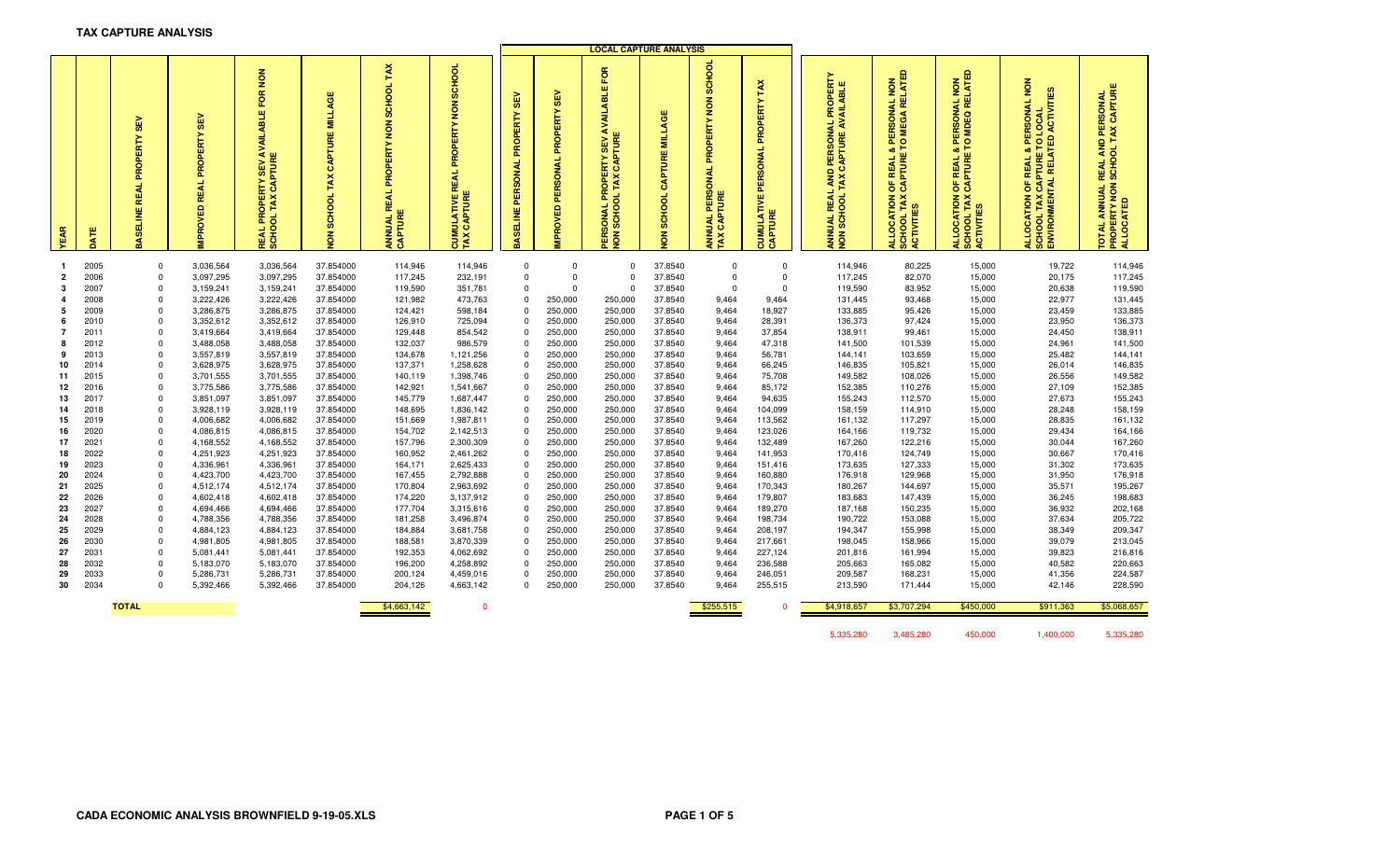|                      |              |                                              |                                                               |                                                                                                                |                                           |                                                                               |                                                                                |                                                              |                                     | <b>STATE CAPTURE ANALYSIS</b>                                                   |                                               |                                                                                                |                                                                               |                                                                                                                                                |                                                                                                                     |                                                                                                                          |                                                                                                                                    |                                                                                                                         |
|----------------------|--------------|----------------------------------------------|---------------------------------------------------------------|----------------------------------------------------------------------------------------------------------------|-------------------------------------------|-------------------------------------------------------------------------------|--------------------------------------------------------------------------------|--------------------------------------------------------------|-------------------------------------|---------------------------------------------------------------------------------|-----------------------------------------------|------------------------------------------------------------------------------------------------|-------------------------------------------------------------------------------|------------------------------------------------------------------------------------------------------------------------------------------------|---------------------------------------------------------------------------------------------------------------------|--------------------------------------------------------------------------------------------------------------------------|------------------------------------------------------------------------------------------------------------------------------------|-------------------------------------------------------------------------------------------------------------------------|
| <b>TEAR</b>          | 능            | <b>SEV</b><br>PROPERTY<br>REAL<br>ELINE<br>9 | <b>SEV</b><br>È<br>π<br>PROP<br><b>REAL</b><br><b>MPROVED</b> | BLE<br><b>III</b><br>틡<br>CAPTUR<br>읎<br><b>SC</b><br>TAX<br>Ĕ<br>SCHOOL<br>붙<br>운<br>÷<br>ă<br>$\overline{5}$ | ₩<br>Ξ,<br>CAPTURE<br>TAX<br><b>OOHOO</b> | <b>SCHOOL</b><br>PROPERTY<br><b>REAL</b><br>TURE<br><b>UALI</b><br>CAPT<br>ξă | <b>PROPERTY</b><br><b>REAL</b><br>CAPTI<br>ATIVE<br>IL TAX<br>CUMULA<br>SCHOOL | ERTY<br>ទ<br>Æ<br>ERSONAL<br>$\mathbf{a}$<br>BASELINE<br>SEV | PERSONAL PROPERTY<br><b>MPROVED</b> | TAX<br><b>DOHOS</b><br>ᡖ<br>FOR<br><b>ILABLE</b><br><b>SONAL</b><br>APTUR<br>Œ. | ш<br><b>MILLAG</b><br>CAPTURE<br><b>CHOOL</b> | 홃<br>O<br>œ<br>$\mathbf{a}$<br><b>SONAL I</b><br>CAPTUI<br>TAX<br>岊<br><b>ANNUAL</b><br>SCHOOL | ERSONAL<br>CAPTURE<br>뿐<br>TAX<br>ш<br><b>ATN</b><br>PROPERTY<br><b>SUMUL</b> | CAPTURE<br>PERSONAL<br>QUALIFIED<br>TAX<br>ಕ<br>AND<br>FOR<br>ō<br><b>REAL</b><br>ഗ<br>ш<br>PERTY<br><b>XPENSES</b><br>긂<br><b>NNUAL</b><br>ဝူ | PTURE<br><b>ACTIVITI</b><br>ే<br>TAX<br>oð.<br>REAL<br>L SCHOOL<br>۴F<br>ALLOCATION (<br>PERSONAL SC<br>TO MEGA REL | PTURE<br>L TAX CAPTL<br>ACTIVITIES<br>œ<br><b>OF REAL</b><br>ALLOCATION OF REA<br>PERSONAL SCHOOL T<br>TO MDEQ RELATED A | PTURE<br>к<br><b>ERSONAL SCHOOL TAX<br/>O LOCAL ENVIRONMENT</b><br>οð<br><b>REAL</b><br>ACTIVITIE<br>Ъ<br>LLOCATION<br>ELATED<br>p | ಕ<br><b>SONAL PROPERTY SCHO<br/>CAPTURE ALLOCATED</b><br><b>QNA</b><br><b>ANNUAL REAL</b><br><b>DATO</b><br>PERS<br>TAX |
|                      |              |                                              |                                                               |                                                                                                                |                                           |                                                                               |                                                                                |                                                              |                                     |                                                                                 |                                               |                                                                                                |                                                                               |                                                                                                                                                |                                                                                                                     |                                                                                                                          |                                                                                                                                    |                                                                                                                         |
| -1<br>$\overline{2}$ | 2005         | $\mathbf{0}$<br>$\mathbf{0}$                 | 3,036,564                                                     | 3,036,564                                                                                                      | 24.000000                                 | 72,878                                                                        | 72,878                                                                         | 0<br>$\mathbf 0$                                             | $\mathbf 0$<br>$\overline{0}$       | $\Omega$<br>$\Omega$                                                            | 24.0000                                       | $\mathbf 0$<br>$\mathbf 0$                                                                     | 0<br>$\mathbf 0$                                                              | 72,878                                                                                                                                         | 72,878                                                                                                              | $\Omega$<br>$\mathbf 0$                                                                                                  | $\Omega$<br>$\mathbf 0$                                                                                                            | 72,878<br>74,335                                                                                                        |
| 3                    | 2006<br>2007 | $\mathbf{0}$                                 | 3,097,295<br>3,159,241                                        | 3,097,295<br>3,159,241                                                                                         | 24.000000<br>24.000000                    | 74,335<br>75,822                                                              | 147,213<br>223,034                                                             | $\mathbf 0$                                                  | $\Omega$                            | $\Omega$                                                                        | 24.0000<br>24.0000                            | $\mathbf 0$                                                                                    | $\mathbf 0$                                                                   | 74,335<br>75,822                                                                                                                               | 74,335<br>75,822                                                                                                    | $\Omega$                                                                                                                 | $\Omega$                                                                                                                           | 75,822                                                                                                                  |
| 4                    | 2008         | $\mathbf 0$                                  | 3,222,426                                                     | 3,222,426                                                                                                      | 24.000000                                 | 77,338                                                                        | 300,373                                                                        | 0                                                            | 250,000                             | 250,000                                                                         | 24.0000                                       | 6,000                                                                                          | 6,000                                                                         | 83,338                                                                                                                                         | 83,338                                                                                                              | $\mathbf 0$                                                                                                              | $\Omega$                                                                                                                           | 83,338                                                                                                                  |
| 5                    | 2009         | $\mathbf{0}$                                 | 3,286,875                                                     | 3,286,875                                                                                                      | 24.000000                                 | 78,885                                                                        | 379,258                                                                        | $\Omega$                                                     | 250,000                             | 250,000                                                                         | 24.0000                                       | 6,000                                                                                          | 12,000                                                                        | 84,885                                                                                                                                         | 84,885                                                                                                              | $\Omega$                                                                                                                 | $\Omega$                                                                                                                           | 84,885                                                                                                                  |
| 6                    | 2010         | $\mathbf 0$                                  | 3,352,612                                                     | 3,352,612                                                                                                      | 24.000000                                 | 80,463                                                                        | 459,720                                                                        | 0                                                            | 250,000                             | 250,000                                                                         | 24.0000                                       | 6,000                                                                                          | 18,000                                                                        | 86,463                                                                                                                                         | 86,463                                                                                                              | $\Omega$                                                                                                                 | $\Omega$                                                                                                                           | 86,463                                                                                                                  |
| $\overline{7}$       | 2011         | $\mathbf{0}$                                 | 3,419,664                                                     | 3,419,664                                                                                                      | 24.000000                                 | 82,072                                                                        | 541,792                                                                        | $\mathbf 0$                                                  | 250,000                             | 250,000                                                                         | 24.0000                                       | 6,000                                                                                          | 24,000                                                                        | 88,072                                                                                                                                         | 88,072                                                                                                              | $\Omega$                                                                                                                 | $\Omega$                                                                                                                           | 88,072                                                                                                                  |
| 8                    | 2012         | $\mathbf{0}$                                 | 3,488,058                                                     | 3,488,058                                                                                                      | 24.000000                                 | 83,713                                                                        | 625,506                                                                        | $^{\circ}$                                                   | 250,000                             | 250,000                                                                         | 24.0000                                       | 6,000                                                                                          | 30,000                                                                        | 89,713                                                                                                                                         | 89,713                                                                                                              | $\Omega$                                                                                                                 | $\Omega$                                                                                                                           | 89,713                                                                                                                  |
| 9                    | 2013         | $\mathbf{0}$                                 | 3,557,819                                                     | 3,557,819                                                                                                      | 24.000000                                 | 85,388                                                                        | 710,893                                                                        | $\mathbf 0$                                                  | 250,000                             | 250,000                                                                         | 24.0000                                       | 6,000                                                                                          | 36,000                                                                        | 91,388                                                                                                                                         | 91,388                                                                                                              | $\Omega$                                                                                                                 | $\Omega$                                                                                                                           | 91,388                                                                                                                  |
| 10                   | 2014         | $\mathbf{0}$                                 | 3,628,975                                                     | 3,628,975                                                                                                      | 24.000000                                 | 87,095                                                                        | 797,989                                                                        | $\Omega$                                                     | 250,000                             | 250,000                                                                         | 24.0000                                       | 6,000                                                                                          | 42,000                                                                        | 93,095                                                                                                                                         | 93,095                                                                                                              | $\Omega$                                                                                                                 | $\Omega$                                                                                                                           | 93,095                                                                                                                  |
| 11                   | 2015         | $\mathbf{0}$                                 | 3,701,555                                                     | 3,701,555                                                                                                      | 24.000000                                 | 88,837                                                                        | 886,826                                                                        | $^{\circ}$                                                   | 250,000                             | 250,000                                                                         | 24.0000                                       | 6,000                                                                                          | 48,000                                                                        | 94,837                                                                                                                                         | 94,837                                                                                                              | $\mathbf 0$                                                                                                              | $\mathbf 0$                                                                                                                        | 94,837                                                                                                                  |
| 12                   | 2016         | $\mathbf 0$                                  | 3,775,586                                                     | 3,775,586                                                                                                      | 24.000000                                 | 90,614                                                                        | 977,440                                                                        | $^{\circ}$                                                   | 250,000                             | 250,000                                                                         | 24.0000                                       | 6,000                                                                                          | 54,000                                                                        | 96,614                                                                                                                                         | 96,614                                                                                                              | $\Omega$                                                                                                                 | $\Omega$                                                                                                                           | 96,614                                                                                                                  |
| 13                   | 2017         | $\mathbf{0}$                                 | 3,851,097                                                     | 3,851,097                                                                                                      | 24.000000                                 | 92,426                                                                        | 1,069,866                                                                      | $\mathbf 0$                                                  | 250,000                             | 250,000                                                                         | 24.0000                                       | 6,000                                                                                          | 60,000                                                                        | 98,426                                                                                                                                         | 98,426                                                                                                              | $\mathbf 0$                                                                                                              | $\Omega$                                                                                                                           | 98,426                                                                                                                  |
| 14                   | 2018         | $\mathbf{0}$                                 | 3,928,119                                                     | 3,928,119                                                                                                      | 24.000000                                 | 94,275                                                                        | 1,164,141                                                                      | 0                                                            | 250,000                             | 250,000                                                                         | 24.0000                                       | 6,000                                                                                          | 66,000                                                                        | 100,275                                                                                                                                        | 100,275                                                                                                             | $\Omega$                                                                                                                 | 0                                                                                                                                  | 100,275                                                                                                                 |
| 15                   | 2019         | $\mathbf 0$                                  | 4,006,682                                                     | 4,006,682                                                                                                      | 24.000000                                 | 96,160                                                                        | 1,260,302                                                                      | $\mathbf 0$                                                  | 250,000                             | 250,000                                                                         | 24.0000                                       | 6,000                                                                                          | 72,000                                                                        | 102,160                                                                                                                                        | 102,160                                                                                                             | $\Omega$                                                                                                                 | $\Omega$                                                                                                                           | 102,160                                                                                                                 |
| 16                   | 2020         | $\mathbf 0$                                  | 4,086,815                                                     | 4,086,815                                                                                                      | 24.000000                                 | 98,084                                                                        | 1,358,385                                                                      | $^{\circ}$                                                   | 250,000                             | 250,000                                                                         | 24.0000                                       | 6,000                                                                                          | 78,000                                                                        | 104,084                                                                                                                                        | 104,084                                                                                                             | $\Omega$                                                                                                                 | $\Omega$                                                                                                                           | 104,084                                                                                                                 |
| 17                   | 2021         | $\mathbf{0}$                                 | 4,168,552                                                     | 4,168,552                                                                                                      | 24.000000                                 | 100,045                                                                       | 1,458,430                                                                      | $^{\circ}$                                                   | 250,000                             | 250,000                                                                         | 24.0000                                       | 6,000                                                                                          | 84,000                                                                        | 106,045                                                                                                                                        | 106,045                                                                                                             | $\Omega$                                                                                                                 | $\Omega$                                                                                                                           | 106,045                                                                                                                 |
| 18                   | 2022         | $\mathbf 0$                                  | 4,251,923                                                     | 4,251,923                                                                                                      | 24.000000                                 | 102,046                                                                       | 1,560,477                                                                      | $^{\circ}$                                                   | 250,000                             | 250,000                                                                         | 24.0000                                       | 6,000                                                                                          | 90,000                                                                        | 108,046                                                                                                                                        | 108,046                                                                                                             | $\Omega$                                                                                                                 | $\Omega$                                                                                                                           | 108,046                                                                                                                 |
| 19                   | 2023         | $\mathbf{0}$                                 | 4,336,961                                                     | 4,336,961                                                                                                      | 24.000000                                 | 104,087                                                                       | 1,664,564                                                                      | 0                                                            | 250,000                             | 250,000                                                                         | 24.0000                                       | 6,000                                                                                          | 96,000                                                                        | 110,087                                                                                                                                        | 110,087                                                                                                             | $\mathbf 0$                                                                                                              | $\Omega$                                                                                                                           | 110,087                                                                                                                 |
| 20                   | 2024         | $\mathbf 0$                                  | 4,423,700                                                     | 4,423,700                                                                                                      | 24.000000                                 | 106,169                                                                       | 1,770,732                                                                      | $^{\circ}$                                                   | 250,000                             | 250,000                                                                         | 24.0000                                       | 6,000                                                                                          | 102,000                                                                       | 112,169                                                                                                                                        | 112,169                                                                                                             | $\Omega$                                                                                                                 | $\Omega$                                                                                                                           | 112,169                                                                                                                 |
| 21                   | 2025         | $\mathbf 0$                                  | 4,512,174                                                     | 4,512,174                                                                                                      | 24.000000                                 | 108,292                                                                       | 1,879,025                                                                      | 0                                                            | 250,000                             | 250,000                                                                         | 24.0000                                       | 6,000                                                                                          | 108,000                                                                       | 114,292                                                                                                                                        | 114,292                                                                                                             | $\Omega$                                                                                                                 | $\Omega$                                                                                                                           | 114,292                                                                                                                 |
| 22                   | 2026         | $\Omega$                                     | 4,602,418                                                     | 4,602,418                                                                                                      | 24.000000                                 | 110,458                                                                       | 1,989,483                                                                      | $\mathbf 0$                                                  | 250,000                             | 250,000                                                                         | 24.0000                                       | 6,000                                                                                          | 114,000                                                                       | 116,458                                                                                                                                        | 116,458                                                                                                             | $\Omega$                                                                                                                 | $\Omega$                                                                                                                           | 116,458                                                                                                                 |
| 23                   | 2027         | $\mathbf 0$                                  | 4,694,466                                                     | 4,694,466                                                                                                      | 24.000000                                 | 112,667                                                                       | 2,102,150                                                                      | $^{\circ}$                                                   | 250,000                             | 250,000                                                                         | 24.0000                                       | 6,000                                                                                          | 120,000                                                                       | 118,667                                                                                                                                        | 118,667                                                                                                             | $\Omega$                                                                                                                 | $\Omega$                                                                                                                           | 118,667                                                                                                                 |
| 24                   | 2028         | $\mathbf 0$                                  | 4,788,356                                                     | 4,788,356                                                                                                      | 24.000000                                 | 114,921                                                                       | 2,217,070                                                                      | $\Omega$                                                     | 250,000                             | 250,000                                                                         | 24.0000                                       | 6,000                                                                                          | 126,000                                                                       | 120,921                                                                                                                                        | 120,921                                                                                                             | $\Omega$                                                                                                                 | $\Omega$                                                                                                                           | 120,921                                                                                                                 |
| 25                   | 2029         | $\mathbf{0}$                                 | 4,884,123                                                     | 4,884,123                                                                                                      | 24.000000                                 | 117,219                                                                       | 2,334,289                                                                      | 0                                                            | 250,000                             | 250,000                                                                         | 24.0000                                       | 6,000                                                                                          | 132,000                                                                       | 123,219                                                                                                                                        | 123,219                                                                                                             | $\Omega$                                                                                                                 | $\Omega$                                                                                                                           | 123,219                                                                                                                 |
| 26                   | 2030         | $\mathbf{0}$                                 | 4,981,805                                                     | 4,981,805                                                                                                      | 24.000000                                 | 119,563                                                                       | 2,453,853                                                                      | $^{\circ}$                                                   | 250,000                             | 250,000                                                                         | 24.0000                                       | 6,000                                                                                          | 138,000                                                                       | 125,563                                                                                                                                        | 125,563                                                                                                             | $\Omega$<br>$\Omega$                                                                                                     | $\Omega$                                                                                                                           | 125,563                                                                                                                 |
| 27<br>28             | 2031<br>2032 | $\mathbf 0$<br>$\mathbf 0$                   | 5,081,441<br>5,183,070                                        | 5,081,441                                                                                                      | 24.000000                                 | 121,955<br>124,394                                                            | 2,575,807                                                                      | $\Omega$<br>$\mathbf{0}$                                     | 250,000<br>250,000                  | 250,000<br>250,000                                                              | 24.0000<br>24.0000                            | 6,000                                                                                          | 144,000                                                                       | 127,955<br>130,394                                                                                                                             | 127,955<br>130,394                                                                                                  | $\Omega$                                                                                                                 | $\Omega$<br>$\mathbf 0$                                                                                                            | 127,955<br>130,394                                                                                                      |
| 29                   | 2033         | $\mathbf 0$                                  | 5,286,731                                                     | 5,183,070<br>5,286,731                                                                                         | 24.000000<br>24.000000                    | 126,882                                                                       | 2,700,201<br>2,827,083                                                         | $\Omega$                                                     | 250,000                             | 250,000                                                                         | 24.0000                                       | 6,000<br>6,000                                                                                 | 150,000<br>156,000                                                            | 132,882                                                                                                                                        | 132,882                                                                                                             | $\Omega$                                                                                                                 | $\Omega$                                                                                                                           | 132,882                                                                                                                 |
| 30                   | 2034         | $\Omega$                                     | 5,392,466                                                     | 5,392,466                                                                                                      | 24.000000                                 | 129,419                                                                       | 2,956,502                                                                      | $\Omega$                                                     | 250,000                             | 250,000                                                                         | 24.0000                                       | 6,000                                                                                          | 162,000                                                                       | 135,419                                                                                                                                        | 135,419                                                                                                             | $\mathbf 0$                                                                                                              | $\Omega$                                                                                                                           | 135,419                                                                                                                 |
|                      |              |                                              |                                                               |                                                                                                                |                                           |                                                                               |                                                                                |                                                              |                                     |                                                                                 |                                               |                                                                                                |                                                                               |                                                                                                                                                |                                                                                                                     |                                                                                                                          |                                                                                                                                    |                                                                                                                         |
|                      |              | <b>TOTAL</b>                                 |                                                               |                                                                                                                |                                           | \$2,956,502                                                                   | $\mathbf 0$                                                                    |                                                              |                                     |                                                                                 |                                               | \$162,000                                                                                      |                                                                               | \$3,118,502                                                                                                                                    | \$3,118,502                                                                                                         | \$0                                                                                                                      | \$0                                                                                                                                | \$3,118,502                                                                                                             |
|                      |              | <b>GRAND TOTAL</b>                           |                                                               |                                                                                                                |                                           | \$7,619,644                                                                   |                                                                                |                                                              |                                     |                                                                                 |                                               | \$417,515                                                                                      |                                                                               | \$8,037,158                                                                                                                                    | \$6,825,796                                                                                                         | \$450,000                                                                                                                | \$911,363                                                                                                                          | \$8,187,158                                                                                                             |
|                      |              |                                              |                                                               |                                                                                                                |                                           |                                                                               |                                                                                |                                                              |                                     |                                                                                 |                                               |                                                                                                |                                                                               |                                                                                                                                                |                                                                                                                     |                                                                                                                          |                                                                                                                                    |                                                                                                                         |
|                      |              |                                              |                                                               |                                                                                                                |                                           |                                                                               |                                                                                |                                                              |                                     |                                                                                 |                                               |                                                                                                |                                                                               | 2,209,720                                                                                                                                      | 2,209,720                                                                                                           | $\Omega$                                                                                                                 | $\Omega$                                                                                                                           | 2,209,720                                                                                                               |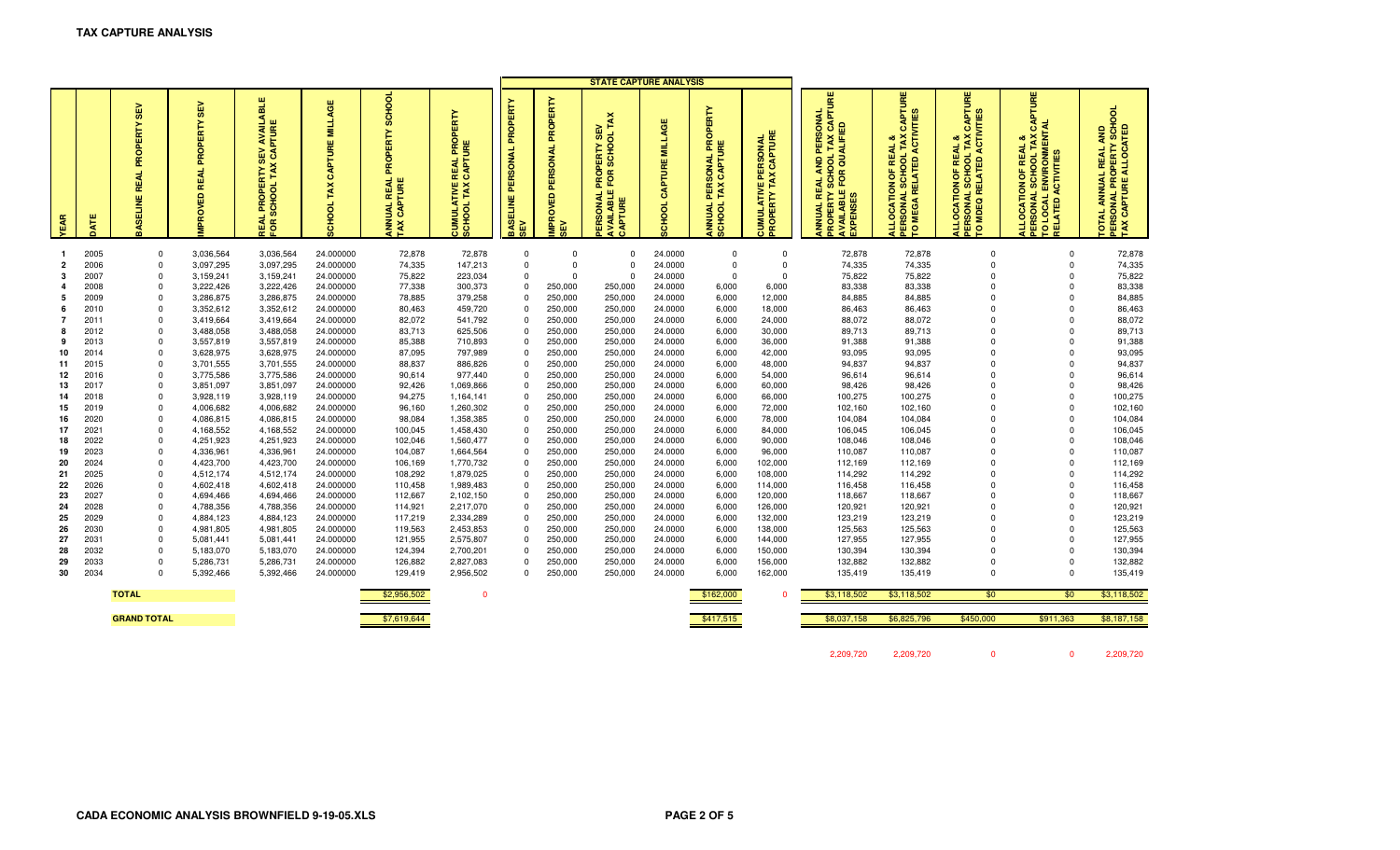|                |              |                                             |                                                  |                                                                                                           |                             |                                                                                       |                                                                                      |                                               | <b>LOCAL CAPTURE ANALYSIS</b>             |                                                                      |                                  |                                                                          |                                                              |                                                                                                                                                           |                                                                                                                                                         | 17,2370                                                                                                                                                     | 3.837                                                                                                                                                                   | 2.1835                                                            | 8.5669           | 0.1908           | 4.538                                                | 1.3002                                                          |                                                            |                                                               |
|----------------|--------------|---------------------------------------------|--------------------------------------------------|-----------------------------------------------------------------------------------------------------------|-----------------------------|---------------------------------------------------------------------------------------|--------------------------------------------------------------------------------------|-----------------------------------------------|-------------------------------------------|----------------------------------------------------------------------|----------------------------------|--------------------------------------------------------------------------|--------------------------------------------------------------|-----------------------------------------------------------------------------------------------------------------------------------------------------------|---------------------------------------------------------------------------------------------------------------------------------------------------------|-------------------------------------------------------------------------------------------------------------------------------------------------------------|-------------------------------------------------------------------------------------------------------------------------------------------------------------------------|-------------------------------------------------------------------|------------------|------------------|------------------------------------------------------|-----------------------------------------------------------------|------------------------------------------------------------|---------------------------------------------------------------|
|                |              |                                             |                                                  |                                                                                                           |                             |                                                                                       |                                                                                      |                                               |                                           |                                                                      |                                  |                                                                          |                                                              |                                                                                                                                                           |                                                                                                                                                         |                                                                                                                                                             |                                                                                                                                                                         | 45.5355                                                           | 10.13769         | 5.7682           | 22.6314                                              | 0.5040                                                          | 11.9884                                                    | 3.4348%                                                       |
| EAR            | Ę            | <b>SC</b><br>$\mathbf{r}$<br>$\overline{a}$ | <b>SEV</b><br>PROPERTY<br>R<br>VED<br><b>PRO</b> | VAILABLE<br>CAPTURE<br>$\triangleleft$ $\times$<br>DPERTY <sup>S</sup><br>SCHOOL<br>NON<br>$\overline{5}$ | CAPTU<br>TAX<br>SCHOOL<br>종 | 3<br>2<br>E<br><b>IL PROPERT</b><br>CCAPTURE<br><b>REA</b><br><b>ANNUAL</b><br>SCHOOL | $\frac{8}{2}$<br>ō<br>E E<br><b>REAL</b><br>CAPTI<br><b>TAX</b><br>CUMULAT<br>SCHOOL | <b>SEV</b><br>PROPERTY<br>PERSONAL<br>ASELINE | PROPERTY<br>PERSONAL<br>IMPROVED I<br>SEV | PROPERTY SEV<br>FOR NON SCHO<br>PERSONAL F<br>NVAILABLE I<br>昌<br>ਤੇ | 쁭<br>Ē<br>CAPTURE<br>SCHOOL<br>종 | $\frac{8}{2}$<br>PERTY<br>LPRO<br>UNE<br>PERSONAL<br>TAX CAPTU<br>ANNUAL | PROPERTY<br>PERSONAL<br>CAPTURE<br>ATIVE<br>Б<br>CUMI<br>TAX | $\overline{2}$ $\overline{3}$<br>o<br>없<br>SCHO<br>ABLE<br>$\overline{2}$<br><b>TIRAN</b><br>AVAIL<br>$\simeq$<br><b>ANNUAL R<br/>PROPERT\</b><br>CAPTURE | <b>AND PERSONAL<br/>I SCHOOL TAX<br/>ABLE FOR QU</b><br><b>JAL REAL AN<br/>DERTY NON STURE AVALUATE</b><br><b>INNUAL</b><br><b>ENSI</b><br>ANNI<br>PROI | <b>ADMINISTRATION</b><br>PERSONAL<br>HOOL TAX<br><b>Lool</b><br><b>UNAND</b><br><b>REAL</b><br>$\frac{0}{h}$<br><b>CAPTURE</b><br>BROWNFIE<br><b>INNUAL</b> | <b>ADMIN</b><br><b>BROWNFIELD</b><br>PERSONAI<br>HOOL TAX<br>5<br><b>CHOO</b><br>ш<br>ION SCH<br>m<br><b>AND</b><br><b>REAL</b><br><b>EXPENSES</b><br><b>UNUAL</b><br>œ | <b>MILLS</b><br>237<br>F.<br><b>LANSING</b><br>ίó,<br>đ<br>ő<br>Ĕ | 8375             | Ē<br>835<br>N    | ி<br>Ē<br>5669<br>$\infty$<br>COUNTY<br><b>VGHAM</b> | ಕೆ ಇ<br>옻 를<br>TE SC<br>.1908 I<br><b>VTERMEDIA</b><br>PERATING | 굡<br><b>ATE SCHOOLS</b><br><b>INTERMEDIAT</b><br>EDUCATION | 3002<br>INTERMEDIATE SCHOOLS<br>VOCATIONAL EDUCATION<br>MILLS |
|                | 2005         | $\Omega$                                    | 3,036,564                                        | 3,036,564                                                                                                 | 37.8540                     | 114,946                                                                               | 114,946                                                                              | $\Omega$                                      | $\Omega$                                  | $\Omega$                                                             | 37.8540                          | $\Omega$                                                                 | $\Omega$                                                     | 114,946                                                                                                                                                   | 99,946                                                                                                                                                  | 15,000                                                                                                                                                      | 114,946                                                                                                                                                                 | 52,341                                                            | 11,653           | 6,630            | 26,014                                               | 579                                                             | 13,780                                                     | 3,948                                                         |
| $\overline{2}$ | 2006         | $\Omega$                                    | 3,097,295                                        | 3,097,295                                                                                                 | 37.8540                     | 117,245                                                                               | 232,191                                                                              | $\Omega$                                      | $\Omega$                                  | $\Omega$                                                             | 37.8540                          | $\Omega$                                                                 | $\Omega$                                                     | 117,245                                                                                                                                                   | 102,245                                                                                                                                                 | 15,000                                                                                                                                                      | 117,245                                                                                                                                                                 | 53,388                                                            | 11,886           | 6,763            | 26,534                                               | 591                                                             | 14,056                                                     | 4,027                                                         |
|                | 2007         | $\Omega$                                    | 3,159,241                                        | 3,159,241                                                                                                 | 37.8540                     | 119,590                                                                               | 351,781                                                                              | $\Omega$                                      | $\Omega$                                  | $\Omega$                                                             | 37.8540                          | $\Omega$                                                                 | $\Omega$                                                     | 119,590                                                                                                                                                   | 104,590                                                                                                                                                 | 15,000                                                                                                                                                      | 119,590                                                                                                                                                                 | 54,456                                                            | 12,124           | 6,898            | 27,065                                               | 603                                                             | 14,337                                                     | 4,108                                                         |
|                | 2008         | $\Omega$                                    | 3,222,426                                        | 3,222,426                                                                                                 | 37.8540                     | 121,982                                                                               | 473,763                                                                              | $\Omega$                                      | 250,000                                   | 250,000                                                              | 37.8540                          | 9,464                                                                    | 9,464                                                        | 131,445                                                                                                                                                   | 116,445                                                                                                                                                 | 15,000                                                                                                                                                      | 131,445                                                                                                                                                                 | 59,854                                                            | 13,325           | 7,582            | 29,748                                               | 663                                                             | 15,758                                                     | 4,515                                                         |
| 5.             | 2009         | $\Omega$                                    | 3,286,875                                        | 3,286,875                                                                                                 | 37.8540                     | 124,421                                                                               | 598,184                                                                              | $\Omega$                                      | 250,000                                   | 250,000                                                              | 37.8540                          | 9,464                                                                    | 18,927                                                       | 133,885                                                                                                                                                   | 118,885                                                                                                                                                 | 15,000                                                                                                                                                      | 133,885                                                                                                                                                                 | 60,965                                                            | 13,573           | 7,723            | 30,300                                               | 675                                                             | 16,051                                                     | 4,599                                                         |
| 6              | 2010         | $\Omega$                                    | 3,352,612                                        | 3,352,612                                                                                                 | 37.8540                     | 126,910                                                                               | 725,094                                                                              | $\Omega$                                      | 250,000                                   | 250,000                                                              | 37.8540                          | 9,464                                                                    | 28,391                                                       | 136,373                                                                                                                                                   | 121,373                                                                                                                                                 | 15,000                                                                                                                                                      | 136,373                                                                                                                                                                 | 62,098                                                            | 13,825           | 7,866            | 30,863                                               | 687                                                             | 16,349                                                     | 4,684                                                         |
|                | 2011         | $\Omega$                                    | 3,419,664                                        | 3,419,664                                                                                                 | 37.8540                     | 129,448                                                                               | 854,542                                                                              | $\Omega$                                      | 250,000                                   | 250,000                                                              | 37.8540                          | 9,464                                                                    | 37,854                                                       | 138,911                                                                                                                                                   | 123,911                                                                                                                                                 | 15,000                                                                                                                                                      | 138,911                                                                                                                                                                 | 63,254                                                            | 14,082           | 8,013            | 31,438                                               | 700                                                             | 16,653                                                     | 4,771                                                         |
|                | 2012         | $\Omega$                                    | 3,488,058                                        | 3,488,058                                                                                                 | 37.8540                     | 132,037                                                                               | 986,579                                                                              | $\Omega$                                      | 250,000                                   | 250,000                                                              | 37.8540                          | 9,464                                                                    | 47,318                                                       | 141,500                                                                                                                                                   | 126,500                                                                                                                                                 | 15,000                                                                                                                                                      | 141,500                                                                                                                                                                 | 64,433                                                            | 14,345           | 8,162            | 32,024                                               | 713                                                             | 16,964                                                     | 4,860                                                         |
| 9<br>10        | 2013<br>2014 | $\Omega$<br>$\Omega$                        | 3,557,819<br>3,628,975                           | 3,557,819<br>3,628,975                                                                                    | 37.8540<br>37.8540          | 134,678<br>137,371                                                                    | 1,121,256<br>1,258,628                                                               | $\Omega$<br>$\Omega$                          | 250,000<br>250,000                        | 250,000<br>250,000                                                   | 37.8540<br>37.8540               | 9,464<br>9,464                                                           | 56,781<br>66,245                                             | 144,141<br>146,835                                                                                                                                        | 129,141<br>131,835                                                                                                                                      | 15,000<br>15,000                                                                                                                                            | 144,141<br>146,835                                                                                                                                                      | 65,635<br>66,862                                                  | 14,613<br>14,886 | 8,314<br>8,470   | 32,621<br>33,231                                     | 727<br>740                                                      | 17,280<br>17,603                                           | 4,951<br>5,043                                                |
| 11             | 2015         | $\Omega$                                    | 3,701,555                                        | 3,701,555                                                                                                 | 37.8540                     | 140,119                                                                               | 1,398,746                                                                            | $\Omega$                                      | 250,000                                   | 250,000                                                              | 37.8540                          | 9,464                                                                    | 75,708                                                       | 149,582                                                                                                                                                   | 134,582                                                                                                                                                 | 15,000                                                                                                                                                      | 149,582                                                                                                                                                                 | 68,113                                                            | 15,164           | 8,628            | 33,853                                               | 754                                                             | 17,933                                                     | 5,138                                                         |
|                | 12 2016      | $\Omega$                                    | 3,775,586                                        | 3,775,586                                                                                                 | 37.8540                     | 142,921                                                                               | 1,541,667                                                                            | $\Omega$                                      | 250,000                                   | 250,000                                                              | 37.8540                          | 9,464                                                                    | 85,172                                                       | 152,385                                                                                                                                                   | 137,385                                                                                                                                                 | 15,000                                                                                                                                                      | 152,385                                                                                                                                                                 | 69,389                                                            | 15,448           | 8,790            | 34,487                                               | 768                                                             | 18,269                                                     | 5,234                                                         |
|                | 13 2017      | $\Omega$                                    | 3,851,097                                        | 3,851,097                                                                                                 | 37.8540                     | 145,779                                                                               | 1,687,447                                                                            | $\Omega$                                      | 250,000                                   | 250,000                                                              | 37.8540                          | 9,464                                                                    | 94,635                                                       | 155,243                                                                                                                                                   | 140,243                                                                                                                                                 | 15,000                                                                                                                                                      | 155,243                                                                                                                                                                 | 70,691                                                            | 15,738           | 8,955            | 35,134                                               | 782                                                             | 18,611                                                     | 5,332                                                         |
| 14             | 2018         | $\Omega$                                    | 3,928,119                                        | 3,928,119                                                                                                 | 37.8540                     | 148,695                                                                               | 1,836,142                                                                            | $\mathbf 0$                                   | 250,000                                   | 250,000                                                              | 37.8540                          | 9,464                                                                    | 104,099                                                      | 158,159                                                                                                                                                   | 143,159                                                                                                                                                 | 15,000                                                                                                                                                      | 158,159                                                                                                                                                                 | 72,018                                                            | 16,034           | 9,123            | 35,794                                               | 797                                                             | 18,961                                                     | 5,432                                                         |
|                | 15 2019      | $\Omega$                                    | 4,006,682                                        | 4,006,682                                                                                                 | 37.8540                     | 151,669                                                                               | 1,987,811                                                                            | $\Omega$                                      | 250,000                                   | 250,000                                                              | 37.8540                          | 9,464                                                                    | 113,562                                                      | 161,132                                                                                                                                                   | 146,132                                                                                                                                                 | 15,000                                                                                                                                                      | 161,132                                                                                                                                                                 | 73,372                                                            | 16,335           | 9,294            | 36,467                                               | 812                                                             | 19,317                                                     | 5,535                                                         |
| 16             | 2020         | $\Omega$                                    | 4,086,815                                        | 4,086,815                                                                                                 | 37.8540                     | 154,702                                                                               | 2,142,513                                                                            | $\Omega$                                      | 250,000                                   | 250,000                                                              | 37.8540                          | 9,464                                                                    | 123,026                                                      | 164,166                                                                                                                                                   | 149,166                                                                                                                                                 | 15,000                                                                                                                                                      | 164,166                                                                                                                                                                 | 74,754                                                            | 16,643           | 9,469            | 37,153                                               | 827                                                             | 19,681                                                     | 5,639                                                         |
| 17             | 2021         | $\Omega$                                    | 4,168,552                                        | 4,168,552                                                                                                 | 37.8540                     | 157,796                                                                               | 2,300,309                                                                            | $\Omega$                                      | 250,000                                   | 250,000                                                              | 37.8540                          | 9,464                                                                    | 132,489                                                      | 167,260                                                                                                                                                   | 152,260                                                                                                                                                 | 15,000                                                                                                                                                      | 167,260                                                                                                                                                                 | 76,163                                                            | 16,956           | 9,648            | 37,853                                               | 843                                                             | 20,052                                                     | 5,745                                                         |
| 18             | 2022         | $\Omega$                                    | 4,251,923                                        | 4,251,923                                                                                                 | 37.8540                     | 160,952                                                                               | 2,461,262                                                                            | $\Omega$                                      | 250,000                                   | 250,000                                                              | 37.8540                          | 9,464                                                                    | 141,953                                                      | 170,416                                                                                                                                                   | 155,416                                                                                                                                                 | 15,000                                                                                                                                                      | 170,416                                                                                                                                                                 | 77,600                                                            | 17,276           | 9,830            | 38,568                                               | 859                                                             | 20,430                                                     | 5,853                                                         |
| 19             | 2023         | $\Omega$                                    | 4,336,961                                        | 4,336,961                                                                                                 | 37.8540                     | 164,171                                                                               | 2,625,433                                                                            | $\Omega$                                      | 250,000                                   | 250,000                                                              | 37.8540                          | 9,464                                                                    | 151,416                                                      | 173,635                                                                                                                                                   | 158,635                                                                                                                                                 | 15,000                                                                                                                                                      | 173,635                                                                                                                                                                 | 79,065                                                            | 17,602           | 10,016           | 39,296                                               | 875                                                             | 20,816                                                     | 5,964                                                         |
| 20             | 2024         | $\Omega$                                    | 4,423,700                                        | 4,423,700                                                                                                 | 37.8540                     | 167,455                                                                               | 2,792,888                                                                            | $\mathbf 0$                                   | 250,000                                   | 250,000                                                              | 37.8540                          | 9,464                                                                    | 160,880                                                      | 176,918                                                                                                                                                   | 161,918                                                                                                                                                 | 15,000                                                                                                                                                      | 176,918                                                                                                                                                                 | 80,561                                                            | 17,935           | 10,205           | 40,039                                               | 892                                                             | 21,210                                                     | 6,077                                                         |
| 21             | 2025         | $\Omega$                                    | 4,512,174                                        | 4,512,174                                                                                                 | 37.8540                     | 170,804                                                                               | 2,963,692                                                                            | $\Omega$                                      | 250,000                                   | 250,000                                                              | 37.8540                          | 9,464                                                                    | 170,343                                                      | 180,267                                                                                                                                                   | 165,267                                                                                                                                                 | 15,000                                                                                                                                                      | 180,267                                                                                                                                                                 | 82,086                                                            | 18,275           | 10,398           | 40,797                                               | 909                                                             | 21,611                                                     | 6,192                                                         |
| 22             | 2026         | $\Omega$                                    | 4,602,418                                        | 4,602,418                                                                                                 | 37.8540                     | 174,220                                                                               | 3,137,912                                                                            | $\Omega$                                      | 250,000                                   | 250,000                                                              | 37.8540                          | 9,464                                                                    | 179,807                                                      | 183,683                                                                                                                                                   | 168,683                                                                                                                                                 | 15,000                                                                                                                                                      | 183,683                                                                                                                                                                 | 83,641                                                            | 18,621           | 10,595           | 41,570                                               | 926                                                             | 22,021                                                     | 6,309                                                         |
| 23             | 2027<br>2028 | $\Omega$<br>$\Omega$                        | 4,694,466<br>4,788,356                           | 4,694,466                                                                                                 | 37.8540<br>37.8540          | 177,704                                                                               | 3,315,616                                                                            | $\Omega$<br>$\Omega$                          | 250,000                                   | 250,000<br>250,000                                                   | 37.8540<br>37.8540               | 9,464                                                                    | 189,270<br>198,734                                           | 187,168                                                                                                                                                   | 172,168                                                                                                                                                 | 15,000                                                                                                                                                      | 187,168                                                                                                                                                                 | 85,228                                                            | 18,974           | 10,796           | 42,359                                               | 943                                                             | 22,438<br>22,865                                           | 6,429<br>6,551                                                |
| 24<br>25       | 2029         | $\Omega$                                    | 4,884,123                                        | 4,788,356<br>4,884,123                                                                                    | 37.8540                     | 181,258<br>184,884                                                                    | 3,496,874<br>3,681,758                                                               | $\Omega$                                      | 250,000<br>250,000                        | 250,000                                                              | 37.8540                          | 9,464<br>9,464                                                           | 208,197                                                      | 190,722<br>194,347                                                                                                                                        | 175,722<br>179,347                                                                                                                                      | 15,000<br>15,000                                                                                                                                            | 190,722<br>194,347                                                                                                                                                      | 86,846<br>88,497                                                  | 19,335<br>19,702 | 11,001<br>11,210 | 43,163<br>43,984                                     | 961<br>980                                                      | 23,299                                                     | 6,675                                                         |
| 26             | 2030         | $\Omega$                                    | 4,981,805                                        | 4,981,805                                                                                                 | 37.8540                     | 188,581                                                                               | 3,870,339                                                                            | $\Omega$                                      | 250,000                                   | 250,000                                                              | 37.8540                          | 9,464                                                                    | 217,661                                                      | 198,045                                                                                                                                                   | 183,045                                                                                                                                                 | 15,000                                                                                                                                                      | 198,045                                                                                                                                                                 | 90,181                                                            | 20,077           | 11,424           | 44,820                                               | 998                                                             | 23,742                                                     | 6,802                                                         |
| 27             | 2031         | $\Omega$                                    | 5,081,441                                        | 5,081,441                                                                                                 | 37.8540                     | 192,353                                                                               | 4,062,692                                                                            | $\Omega$                                      | 250,000                                   | 250,000                                                              | 37.8540                          | 9,464                                                                    | 227,124                                                      | 201,816                                                                                                                                                   | 186,816                                                                                                                                                 | 15,000                                                                                                                                                      | 201,816                                                                                                                                                                 | 91,898                                                            | 20,459           | 11,641           | 45,674                                               | 1,017                                                           | 24,195                                                     | 6,932                                                         |
| 28             | 2032         | $\Omega$                                    | 5,183,070                                        | 5,183,070                                                                                                 | 37.8540                     | 196,200                                                                               | 4,258,892                                                                            | $\Omega$                                      | 250,000                                   | 250,000                                                              | 37.8540                          | 9,464                                                                    | 236,588                                                      | 205,663                                                                                                                                                   | 190,663                                                                                                                                                 | 15,000                                                                                                                                                      | 205,663                                                                                                                                                                 | 93,650                                                            | 20,849           | 11,863           | 46,545                                               | 1,037                                                           | 24,656                                                     | 7,064                                                         |
| 29             | 2033         | n                                           | 5,286,731                                        | 5,286,731                                                                                                 | 37.8540                     | 200,124                                                                               | 4,459,016                                                                            | $\Omega$                                      | 250,000                                   | 250,000                                                              | 37.8540                          | 9,464                                                                    | 246,051                                                      | 209,587                                                                                                                                                   | 194,587                                                                                                                                                 | 15,000                                                                                                                                                      | 209,587                                                                                                                                                                 | 95,437                                                            | 21,247           | 12,089           | 47,433                                               | 1,056                                                           | 25,126                                                     | 7,199                                                         |
|                | 30 2034      | $\Omega$                                    | 5,392,466                                        | 5,392,466                                                                                                 | 37.8540                     | 204,126                                                                               | 4,663,142                                                                            | $\Omega$                                      | 250,000                                   | 250,000                                                              | 37.8540                          | 9,464                                                                    | 255,515                                                      | 213,590                                                                                                                                                   | 198,590                                                                                                                                                 | 15,000                                                                                                                                                      | 213,590                                                                                                                                                                 | 97,259                                                            | 21,653           | 12,320           | 48,338                                               | 1,077                                                           | 25,606                                                     | 7,336                                                         |
|                |              | <b>TOTAL</b>                                |                                                  |                                                                                                           |                             | \$4,663,142                                                                           |                                                                                      |                                               |                                           |                                                                      |                                  | \$255,515                                                                |                                                              | \$4,918,657                                                                                                                                               | \$4,468,657                                                                                                                                             | \$450,000                                                                                                                                                   | \$4,918,657                                                                                                                                                             | \$2,239,734                                                       | \$498,635        |                  | \$283,719 \$1,113,162                                | \$24,792                                                        | \$589,670                                                  | \$168,945                                                     |

**STATE CAPTURE ANALYSIS**

| 6.0000   | .0528   | 0.947        | 24,0000   |
|----------|---------|--------------|-----------|
| 25.0000% | $-330/$ | 7%1<br>3.946 | 100.0000% |
|          |         |              |           |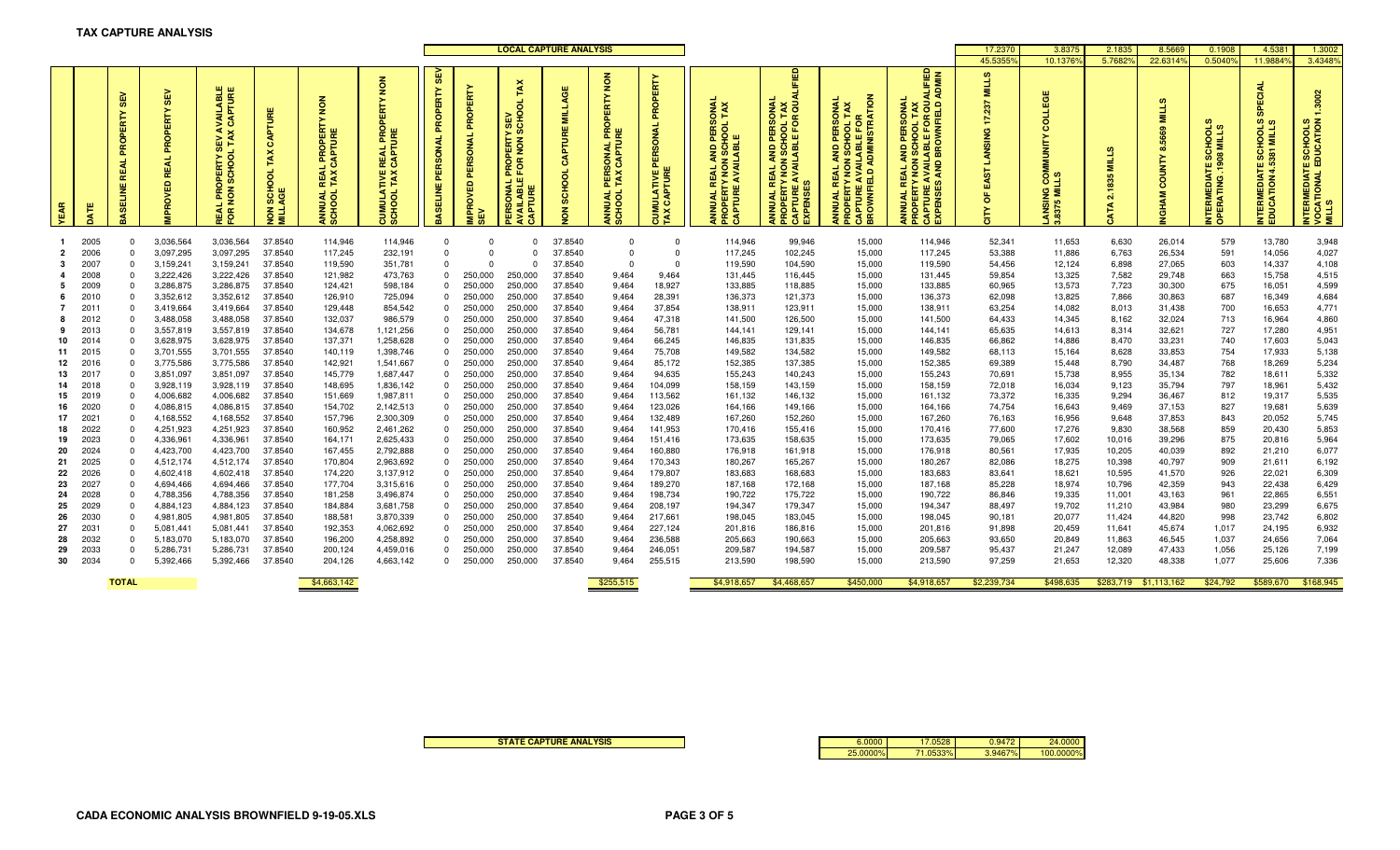| TAX CAPTURE ANALYSIS |  |
|----------------------|--|
|----------------------|--|

| YEAR           |              | ß<br>க<br>PROPERTY<br>EAL<br>œ<br><b>BASELINE</b> | $\frac{3}{25}$<br>PROPERTY<br><b>REAL</b><br><b>MPROVED</b> | . <sub>n I</sub> Y SEV AVAILABLE FOR<br>K CAPTURE<br>PROPERTY<br>TAX<br><b>REAL PRO</b><br>SCHOOL | ш<br><b>MILLAG</b><br>PTURE<br>S<br>TAX<br>POCHOOL | TAX<br><b>SCHOOL</b><br>PROPERTY<br>EAL<br><b>ANNUAL R</b><br><b>CAPTURE</b> | <b>SCHOOL</b><br>PROPERTY<br><b>REAL</b><br><b>CUMULATIVE</b><br>TAX CAPTURE | SEV<br>PROPERTY<br>PERSONA<br><b>BASELINE</b> | <b>SEV</b><br>PERSONAL PROPERTY<br><b>MPROVED</b> | LABLE<br>₹<br>₹<br><b>ERTY SEV</b><br>CAPTURE<br>TAX<br>윤<br>π.<br>ಕ<br><b>ISONAL</b><br>SCHO<br>មី ទ | <b>SCHOOL CAPTURE MILLAGE</b> | SCHOOL<br>ANNUAL PERSONAL PROPERTY<br>TAX CAPTURE | TAX<br>PROPERTY<br>PERSONAL<br>CUMULATIVE<br>CAPTURE | <u>:AL AND PERSONAL</u><br>SCHOOL TAX CAPTURE<br>띥<br>AVAILABLE<br>PROPERTY<br>œ<br>ANNUAL | <b>)OL TAX CAPTURE<br/>QUALIFIED EXPENSES</b><br>PERSONAL<br>ξ<br><b>AVAILABLE FOR</b><br><b>REAL</b><br><b>SC</b><br>ANNUAL<br>ROPEI | $\omega$<br>NII T<br>6.0<br>TAX<br>EDUCATION<br><b>STATE</b> | <b>SC</b><br><b>NIITY</b><br>0528<br>7<br>G<br>OPERATIN<br>8<br>품 | <b>MILLS</b><br>.9472<br><b>SUPPLEMENTAL</b><br><b>SCHOOL</b> | <b>OTAL</b>        |
|----------------|--------------|---------------------------------------------------|-------------------------------------------------------------|---------------------------------------------------------------------------------------------------|----------------------------------------------------|------------------------------------------------------------------------------|------------------------------------------------------------------------------|-----------------------------------------------|---------------------------------------------------|-------------------------------------------------------------------------------------------------------|-------------------------------|---------------------------------------------------|------------------------------------------------------|--------------------------------------------------------------------------------------------|---------------------------------------------------------------------------------------------------------------------------------------|--------------------------------------------------------------|-------------------------------------------------------------------|---------------------------------------------------------------|--------------------|
| -1             | 2005         | $\mathbf 0$                                       | 3,036,564                                                   | 3,036,564                                                                                         | 24.0000                                            | 72,878                                                                       | 72,878                                                                       | 0                                             | $\mathbf 0$                                       | $\mathbf 0$                                                                                           | 24.0000                       | 0                                                 | $\mathbf 0$                                          | 72,878                                                                                     | 72,878                                                                                                                                | 18,219                                                       | 51,782                                                            | 2,876                                                         | 72,878             |
| $\overline{2}$ | 2006         | $\Omega$                                          | 3,097,295                                                   | 3,097,295                                                                                         | 24.0000                                            | 74,335                                                                       | 147,213                                                                      | $\pmb{0}$                                     | $\Omega$                                          | $\Omega$                                                                                              | 24.0000                       | $\Omega$                                          | $\mathbf 0$                                          | 74,335                                                                                     | 74,335                                                                                                                                | 18,584                                                       | 52,818                                                            | 2,934                                                         | 74,335             |
| 3              | 2007         | $\Omega$                                          | 3,159,241                                                   | 3,159,241                                                                                         | 24.0000                                            | 75,822                                                                       | 223,034                                                                      | $\mathbf 0$                                   | $\Omega$                                          | $\Omega$                                                                                              | 24.0000                       | $\Omega$                                          | $\Omega$                                             | 75,822                                                                                     | 75,822                                                                                                                                | 18,955                                                       | 53,874                                                            | 2,992                                                         | 75,822             |
| 4              | 2008         | $\Omega$                                          | 3,222,426                                                   | 3,222,426                                                                                         | 24.0000                                            | 77,338                                                                       | 300,373                                                                      | $\mathbf 0$                                   | 250,000                                           | 250,000                                                                                               | 24.0000                       | 6,000                                             | 6,000                                                | 83,338                                                                                     | 83,338                                                                                                                                | 20,835                                                       | 59,215                                                            | 3,289                                                         | 83,338             |
| 5              | 2009         | $\Omega$                                          | 3,286,875                                                   | 3,286,875                                                                                         | 24.0000                                            | 78,885                                                                       | 379,258                                                                      | $\Omega$                                      | 250,000                                           | 250,000                                                                                               | 24.0000                       | 6,000                                             | 12,000                                               | 84,885                                                                                     | 84,885                                                                                                                                | 21,221                                                       | 60,314                                                            | 3,350                                                         | 84,885             |
| 6              | 2010         | $\Omega$                                          | 3,352,612                                                   | 3,352,612                                                                                         | 24.0000                                            | 80,463                                                                       | 459,720                                                                      | $\mathbf 0$                                   | 250,000                                           | 250,000                                                                                               | 24.0000                       | 6,000                                             | 18,000                                               | 86,463                                                                                     | 86,463                                                                                                                                | 21,616                                                       | 61,435                                                            | 3,412                                                         | 86,463             |
| 7              | 2011         | $\Omega$                                          | 3,419,664                                                   | 3,419,664                                                                                         | 24.0000                                            | 82,072                                                                       | 541,792                                                                      | $\Omega$                                      | 250,000                                           | 250,000                                                                                               | 24.0000                       | 6,000                                             | 24,000                                               | 88,072                                                                                     | 88,072                                                                                                                                | 22,018                                                       | 62,578                                                            | 3,476                                                         | 88,072             |
| 8              | 2012         | $\Omega$                                          | 3,488,058                                                   | 3,488,058                                                                                         | 24.0000                                            | 83,713                                                                       | 625,506                                                                      | $\mathbf 0$                                   | 250,000                                           | 250,000                                                                                               | 24.0000                       | 6,000                                             | 30,000                                               | 89,713                                                                                     | 89,713                                                                                                                                | 22,428                                                       | 63,744                                                            | 3,541                                                         | 89,713             |
| 9              | 2013         |                                                   | 3,557,819                                                   | 3,557,819                                                                                         | 24.0000                                            | 85,388                                                                       | 710,893                                                                      | $\mathbf 0$                                   | 250,000                                           | 250,000                                                                                               | 24.0000                       | 6,000                                             | 36,000                                               | 91,388                                                                                     | 91,388                                                                                                                                | 22,847                                                       | 64,934                                                            | 3,607                                                         | 91,388             |
| 10             | 2014         | $\Omega$                                          | 3,628,975                                                   | 3,628,975                                                                                         | 24.0000                                            | 87,095                                                                       | 797,989                                                                      | $\mathbf 0$                                   | 250,000                                           | 250,000                                                                                               | 24.0000                       | 6,000                                             | 42,000                                               | 93,095                                                                                     | 93,095                                                                                                                                | 23,274                                                       | 66,147                                                            | 3,674                                                         | 93,095             |
| 11             | 2015         |                                                   | 3,701,555                                                   | 3,701,555                                                                                         | 24.0000                                            | 88,837                                                                       | 886,826                                                                      | $\Omega$                                      | 250,000                                           | 250,000                                                                                               | 24.0000                       | 6,000                                             | 48,000                                               | 94,837                                                                                     | 94,837                                                                                                                                | 23,709                                                       | 67,385                                                            | 3,743                                                         | 94,837             |
| 12             | 2016         | $\Omega$                                          | 3,775,586                                                   | 3,775,586                                                                                         | 24.0000                                            | 90,614                                                                       | 977,440                                                                      | $\Omega$                                      | 250,000                                           | 250,000                                                                                               | 24.0000                       | 6,000                                             | 54,000                                               | 96,614                                                                                     | 96,614                                                                                                                                | 24,154                                                       | 68,648                                                            | 3,813                                                         | 96,614             |
| 13             | 2017         | $\Omega$                                          | 3,851,097                                                   | 3,851,097                                                                                         | 24.0000                                            | 92,426                                                                       | 1,069,866                                                                    | $\Omega$                                      | 250,000                                           | 250,000                                                                                               | 24.0000                       | 6,000                                             | 60,000                                               | 98,426                                                                                     | 98,426                                                                                                                                | 24,607                                                       | 69,935                                                            | 3,885                                                         | 98,426             |
| 14             | 2018         | $\Omega$                                          | 3,928,119                                                   | 3,928,119                                                                                         | 24.0000                                            | 94,275                                                                       | 1,164,141                                                                    | $\Omega$                                      | 250,000                                           | 250,000                                                                                               | 24.0000                       | 6,000                                             | 66,000                                               | 100,275                                                                                    | 100,275                                                                                                                               | 25,069                                                       | 71,249                                                            | 3,958                                                         | 100,275            |
| 15             | 2019         | $\Omega$                                          | 4,006,682                                                   | 4,006,682                                                                                         | 24.0000                                            | 96,160                                                                       | 1,260,302                                                                    | $\Omega$<br>$\Omega$                          | 250,000                                           | 250,000                                                                                               | 24.0000                       | 6,000                                             | 72,000                                               | 102,160                                                                                    | 102,160                                                                                                                               | 25,540                                                       | 72,588                                                            | 4,032                                                         | 102,160            |
| 16<br>17       | 2020<br>2021 | $\Omega$<br>$\Omega$                              | 4,086,815<br>4,168,552                                      | 4,086,815<br>4,168,552                                                                            | 24.0000                                            | 98,084                                                                       | 1,358,385<br>1,458,430                                                       | 0                                             | 250,000<br>250,000                                | 250,000<br>250,000                                                                                    | 24.0000                       | 6,000                                             | 78,000                                               | 104,084                                                                                    | 104,084                                                                                                                               | 26,021                                                       | 73,955<br>75,349                                                  | 4,108                                                         | 104,084            |
| 18             | 2022         | $\Omega$                                          | 4,251,923                                                   | 4,251,923                                                                                         | 24.0000<br>24.0000                                 | 100,045<br>102,046                                                           | 1,560,477                                                                    | 0                                             | 250,000                                           | 250,000                                                                                               | 24.0000<br>24.0000            | 6,000<br>6,000                                    | 84,000<br>90,000                                     | 106,045<br>108,046                                                                         | 106,045<br>108,046                                                                                                                    | 26,511<br>27,012                                             | 76,770                                                            | 4,185<br>4,264                                                | 106,045<br>108,046 |
| 19             | 2023         | $\Omega$                                          | 4,336,961                                                   | 4,336,961                                                                                         | 24.0000                                            | 104,087                                                                      | 1,664,564                                                                    | $\mathbf 0$                                   | 250,000                                           | 250,000                                                                                               | 24.0000                       | 6,000                                             | 96,000                                               | 110,087                                                                                    | 110,087                                                                                                                               | 27,522                                                       | 78,221                                                            | 4,345                                                         | 110,087            |
| 20             | 2024         | $\Omega$                                          | 4,423,700                                                   | 4,423,700                                                                                         | 24.0000                                            | 106,169                                                                      | 1,770,732                                                                    | $\mathbf 0$                                   | 250,000                                           | 250,000                                                                                               | 24.0000                       | 6,000                                             | 102,000                                              | 112,169                                                                                    | 112,169                                                                                                                               | 28,042                                                       | 79,700                                                            | 4,427                                                         | 112,169            |
| 21             | 2025         | $\Omega$                                          | 4,512,174                                                   | 4,512,174                                                                                         | 24.0000                                            | 108,292                                                                      | 1,879,025                                                                    | $\Omega$                                      | 250,000                                           | 250,000                                                                                               | 24.0000                       | 6,000                                             | 108,000                                              | 114,292                                                                                    | 114,292                                                                                                                               | 28,573                                                       | 81,208                                                            | 4,511                                                         | 114,292            |
| 22             | 2026         | $\Omega$                                          | 4,602,418                                                   | 4,602,418                                                                                         | 24.0000                                            | 110,458                                                                      | 1,989,483                                                                    | 0                                             | 250,000                                           | 250,000                                                                                               | 24.0000                       | 6,000                                             | 114,000                                              | 116,458                                                                                    | 116,458                                                                                                                               | 29,115                                                       | 82,747                                                            | 4,596                                                         | 116,458            |
| 23             | 2027         | $\Omega$                                          | 4,694,466                                                   | 4,694,466                                                                                         | 24.0000                                            | 112,667                                                                      | 2,102,150                                                                    | $\Omega$                                      | 250,000                                           | 250,000                                                                                               | 24.0000                       | 6,000                                             | 120,000                                              | 118,667                                                                                    | 118,667                                                                                                                               | 29,667                                                       | 84,317                                                            | 4,683                                                         | 118,667            |
| 24             | 2028         | $\Omega$                                          | 4,788,356                                                   | 4,788,356                                                                                         | 24.0000                                            | 114,921                                                                      | 2,217,070                                                                    | $\mathbf 0$                                   | 250,000                                           | 250,000                                                                                               | 24.0000                       | 6,000                                             | 126,000                                              | 120,921                                                                                    | 120,921                                                                                                                               | 30,230                                                       | 85,918                                                            | 4,772                                                         | 120,921            |
| 25             | 2029         | $\Omega$                                          | 4,884,123                                                   | 4,884,123                                                                                         | 24.0000                                            | 117,219                                                                      | 2,334,289                                                                    | $\mathbf 0$                                   | 250,000                                           | 250,000                                                                                               | 24.0000                       | 6,000                                             | 132,000                                              | 123,219                                                                                    | 123,219                                                                                                                               | 30,805                                                       | 87,551                                                            | 4,863                                                         | 123,219            |
| 26             | 2030         | $\Omega$                                          | 4,981,805                                                   | 4,981,805                                                                                         | 24.0000                                            | 119,563                                                                      | 2,453,853                                                                    | $\mathbf 0$                                   | 250,000                                           | 250,000                                                                                               | 24.0000                       | 6,000                                             | 138,000                                              | 125,563                                                                                    | 125,563                                                                                                                               | 31,391                                                       | 89,217                                                            | 4,956                                                         | 125,563            |
| 27             | 2031         |                                                   | 5,081,441                                                   | 5,081,441                                                                                         | 24.0000                                            | 121,955                                                                      | 2,575,807                                                                    | 0                                             | 250,000                                           | 250,000                                                                                               | 24.0000                       | 6,000                                             | 144,000                                              | 127,955                                                                                    | 127,955                                                                                                                               | 31,989                                                       | 90,916                                                            | 5,050                                                         | 127,955            |
| 28             | 2032         | $\Omega$                                          | 5,183,070                                                   | 5,183,070                                                                                         | 24.0000                                            | 124,394                                                                      | 2,700,201                                                                    | $\Omega$                                      | 250,000                                           | 250,000                                                                                               | 24.0000                       | 6,000                                             | 150,000                                              | 130,394                                                                                    | 130,394                                                                                                                               | 32,598                                                       | 92,649                                                            | 5,146                                                         | 130,394            |
| 29             | 2033         |                                                   | 5,286,731                                                   | 5,286,731                                                                                         | 24.0000                                            | 126,882                                                                      | 2,827,083                                                                    | $\mathbf 0$                                   | 250,000                                           | 250,000                                                                                               | 24.0000                       | 6,000                                             | 156,000                                              | 132,882                                                                                    | 132,882                                                                                                                               | 33,220                                                       | 94,417                                                            | 5,244                                                         | 132,882            |
| 30             | 2034         | $\Omega$                                          | 5,392,466                                                   | 5,392,466                                                                                         | 24.0000                                            | 129,419                                                                      | 2,956,502                                                                    | $\Omega$                                      | 250,000                                           | 250,000                                                                                               | 24.0000                       | 6,000                                             | 162,000                                              | 135,419                                                                                    | 135,419                                                                                                                               | 33,855                                                       | 96,220                                                            | 5,345                                                         | 135,419            |
|                |              | <b>TOTAL</b>                                      |                                                             |                                                                                                   |                                                    | \$2,956,502                                                                  |                                                                              |                                               |                                                   |                                                                                                       |                               | \$162,000                                         |                                                      | \$3,118,502                                                                                | \$3,118,502                                                                                                                           | \$779,625                                                    | \$2,215,799                                                       | \$123,077                                                     | \$3,118,502        |
|                |              | <b>GRAND TOTAL</b>                                |                                                             |                                                                                                   |                                                    | \$7,619,644                                                                  |                                                                              |                                               |                                                   |                                                                                                       |                               | \$417,515                                         |                                                      | \$8,037,158                                                                                | \$7,587,158                                                                                                                           |                                                              |                                                                   |                                                               |                    |

0